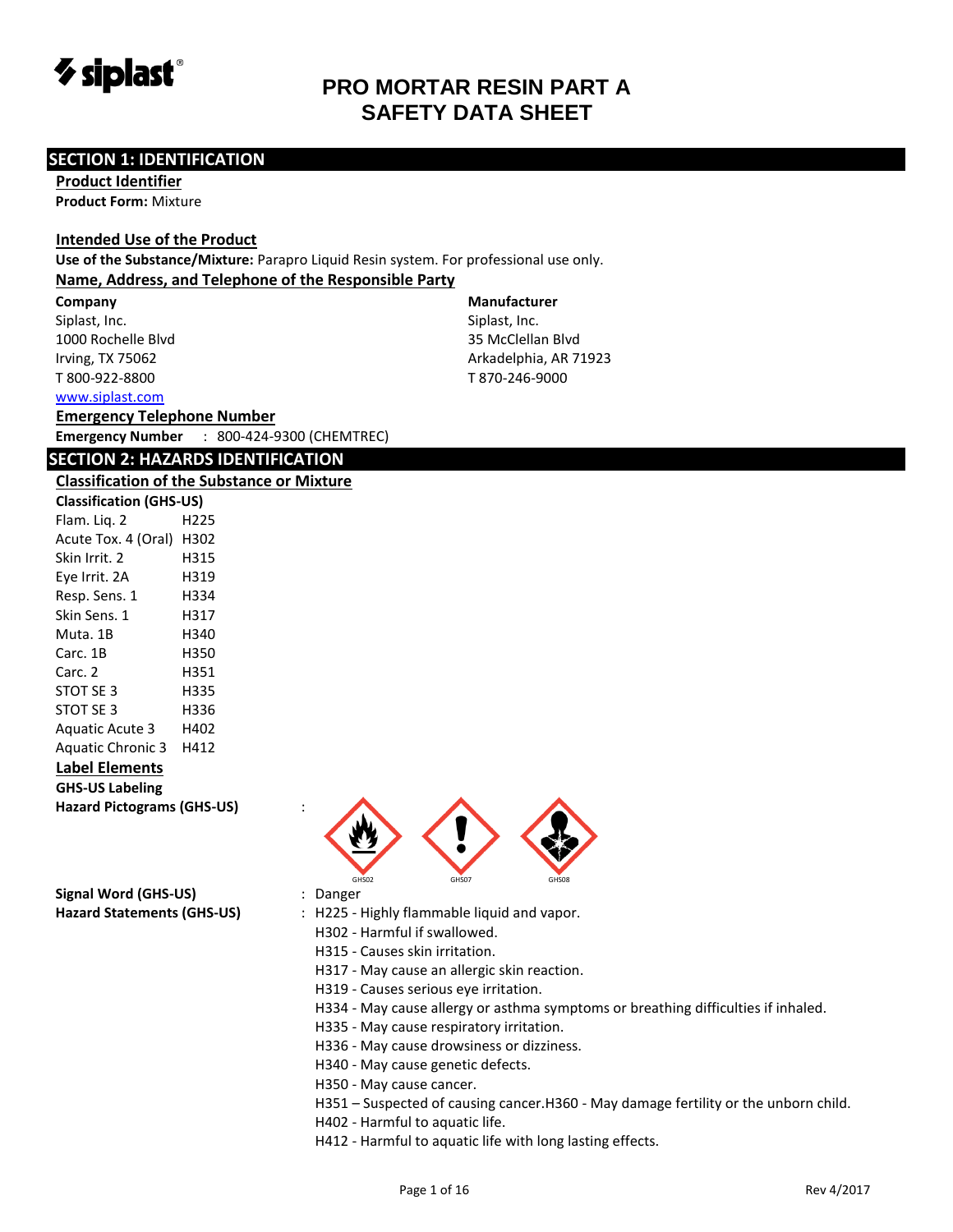

| Precautionary Statements (GHS-US) : P201 - Obtain special instructions before use.<br>P202 - Do not handle until all safety precautions have been read and understood.<br>P210 - Keep away from heat, sparks, open flames, hot surfaces. - No smoking.<br>P233 - Keep container tightly closed.<br>P240 - Ground/bond container and receiving equipment.<br>P241 - Use explosion-proof electrical, ventilating, and lighting equipment.<br>P242 - Use only non-sparking tools.<br>P243 - Take precautionary measures against static discharge.<br>P260 - Do not breathe vapors, mist, spray.<br>P264 - Wash hands, forearms, and other exposed areas thoroughly after handling.<br>P270 - Do not eat, drink or smoke when using this product.<br>P271 - Use only outdoors or in a well-ventilated area.<br>P272 - Contaminated work clothing must not be allowed out of the workplace.<br>P273 - Avoid release to the environment.<br>P280 - Wear protective gloves, protective clothing, eye protection, face protection,<br>respiratory protection.<br>P284 - [In case of inadequate ventilation] wear respiratory protection.<br>P301+P312 - If swallowed: Call a poison center/doctor if you feel unwell.<br>P302+P352 - If on skin: Wash with plenty of water.<br>P303+P361+P353 - If on skin (or hair): Take off immediately all contaminated clothing. Rinse<br>skin with water/shower.<br>P304+P340 - IF INHALED: Remove person to fresh air and keep at rest in a position<br>comfortable for breathing.<br>P305+P351+P338 - IF IN EYES: Rinse cautiously with water for several minutes. Remove<br>contact lenses, if present and easy to do. Continue rinsing.<br>P308+P313 - If exposed or concerned: Get medical advice/attention.<br>P321 - Specific treatment (see section 4).<br>P330 - Rinse mouth.<br>P333+P313 - If skin irritation or rash occurs: Get medical advice/attention.<br>P337+P313 - If eye irritation persists: Get medical advice/attention.<br>P342+P311 - If experiencing respiratory symptoms: Call a poison center/doctor.<br>P362+P364 - Take off contaminated clothing and wash it before reuse.<br>P370+P378 - In case of fire: Use appropriate media to extinguish.<br>P403+P233+ P235 - Store in a well-ventilated place. Keep container tightly closed. Keep cool.<br>P405 - Store locked up.<br>P501 - Dispose of contents/container in accordance with local, regional, national, territorial,<br>provincial, and international regulations. |  |
|-------------------------------------------------------------------------------------------------------------------------------------------------------------------------------------------------------------------------------------------------------------------------------------------------------------------------------------------------------------------------------------------------------------------------------------------------------------------------------------------------------------------------------------------------------------------------------------------------------------------------------------------------------------------------------------------------------------------------------------------------------------------------------------------------------------------------------------------------------------------------------------------------------------------------------------------------------------------------------------------------------------------------------------------------------------------------------------------------------------------------------------------------------------------------------------------------------------------------------------------------------------------------------------------------------------------------------------------------------------------------------------------------------------------------------------------------------------------------------------------------------------------------------------------------------------------------------------------------------------------------------------------------------------------------------------------------------------------------------------------------------------------------------------------------------------------------------------------------------------------------------------------------------------------------------------------------------------------------------------------------------------------------------------------------------------------------------------------------------------------------------------------------------------------------------------------------------------------------------------------------------------------------------------------------------------------------------------------------------------------------------------------------------------------------------------------------------------------------------------------|--|
|                                                                                                                                                                                                                                                                                                                                                                                                                                                                                                                                                                                                                                                                                                                                                                                                                                                                                                                                                                                                                                                                                                                                                                                                                                                                                                                                                                                                                                                                                                                                                                                                                                                                                                                                                                                                                                                                                                                                                                                                                                                                                                                                                                                                                                                                                                                                                                                                                                                                                           |  |
|                                                                                                                                                                                                                                                                                                                                                                                                                                                                                                                                                                                                                                                                                                                                                                                                                                                                                                                                                                                                                                                                                                                                                                                                                                                                                                                                                                                                                                                                                                                                                                                                                                                                                                                                                                                                                                                                                                                                                                                                                                                                                                                                                                                                                                                                                                                                                                                                                                                                                           |  |
|                                                                                                                                                                                                                                                                                                                                                                                                                                                                                                                                                                                                                                                                                                                                                                                                                                                                                                                                                                                                                                                                                                                                                                                                                                                                                                                                                                                                                                                                                                                                                                                                                                                                                                                                                                                                                                                                                                                                                                                                                                                                                                                                                                                                                                                                                                                                                                                                                                                                                           |  |
|                                                                                                                                                                                                                                                                                                                                                                                                                                                                                                                                                                                                                                                                                                                                                                                                                                                                                                                                                                                                                                                                                                                                                                                                                                                                                                                                                                                                                                                                                                                                                                                                                                                                                                                                                                                                                                                                                                                                                                                                                                                                                                                                                                                                                                                                                                                                                                                                                                                                                           |  |
|                                                                                                                                                                                                                                                                                                                                                                                                                                                                                                                                                                                                                                                                                                                                                                                                                                                                                                                                                                                                                                                                                                                                                                                                                                                                                                                                                                                                                                                                                                                                                                                                                                                                                                                                                                                                                                                                                                                                                                                                                                                                                                                                                                                                                                                                                                                                                                                                                                                                                           |  |
|                                                                                                                                                                                                                                                                                                                                                                                                                                                                                                                                                                                                                                                                                                                                                                                                                                                                                                                                                                                                                                                                                                                                                                                                                                                                                                                                                                                                                                                                                                                                                                                                                                                                                                                                                                                                                                                                                                                                                                                                                                                                                                                                                                                                                                                                                                                                                                                                                                                                                           |  |
|                                                                                                                                                                                                                                                                                                                                                                                                                                                                                                                                                                                                                                                                                                                                                                                                                                                                                                                                                                                                                                                                                                                                                                                                                                                                                                                                                                                                                                                                                                                                                                                                                                                                                                                                                                                                                                                                                                                                                                                                                                                                                                                                                                                                                                                                                                                                                                                                                                                                                           |  |
|                                                                                                                                                                                                                                                                                                                                                                                                                                                                                                                                                                                                                                                                                                                                                                                                                                                                                                                                                                                                                                                                                                                                                                                                                                                                                                                                                                                                                                                                                                                                                                                                                                                                                                                                                                                                                                                                                                                                                                                                                                                                                                                                                                                                                                                                                                                                                                                                                                                                                           |  |
|                                                                                                                                                                                                                                                                                                                                                                                                                                                                                                                                                                                                                                                                                                                                                                                                                                                                                                                                                                                                                                                                                                                                                                                                                                                                                                                                                                                                                                                                                                                                                                                                                                                                                                                                                                                                                                                                                                                                                                                                                                                                                                                                                                                                                                                                                                                                                                                                                                                                                           |  |
|                                                                                                                                                                                                                                                                                                                                                                                                                                                                                                                                                                                                                                                                                                                                                                                                                                                                                                                                                                                                                                                                                                                                                                                                                                                                                                                                                                                                                                                                                                                                                                                                                                                                                                                                                                                                                                                                                                                                                                                                                                                                                                                                                                                                                                                                                                                                                                                                                                                                                           |  |
|                                                                                                                                                                                                                                                                                                                                                                                                                                                                                                                                                                                                                                                                                                                                                                                                                                                                                                                                                                                                                                                                                                                                                                                                                                                                                                                                                                                                                                                                                                                                                                                                                                                                                                                                                                                                                                                                                                                                                                                                                                                                                                                                                                                                                                                                                                                                                                                                                                                                                           |  |
|                                                                                                                                                                                                                                                                                                                                                                                                                                                                                                                                                                                                                                                                                                                                                                                                                                                                                                                                                                                                                                                                                                                                                                                                                                                                                                                                                                                                                                                                                                                                                                                                                                                                                                                                                                                                                                                                                                                                                                                                                                                                                                                                                                                                                                                                                                                                                                                                                                                                                           |  |
|                                                                                                                                                                                                                                                                                                                                                                                                                                                                                                                                                                                                                                                                                                                                                                                                                                                                                                                                                                                                                                                                                                                                                                                                                                                                                                                                                                                                                                                                                                                                                                                                                                                                                                                                                                                                                                                                                                                                                                                                                                                                                                                                                                                                                                                                                                                                                                                                                                                                                           |  |
|                                                                                                                                                                                                                                                                                                                                                                                                                                                                                                                                                                                                                                                                                                                                                                                                                                                                                                                                                                                                                                                                                                                                                                                                                                                                                                                                                                                                                                                                                                                                                                                                                                                                                                                                                                                                                                                                                                                                                                                                                                                                                                                                                                                                                                                                                                                                                                                                                                                                                           |  |
|                                                                                                                                                                                                                                                                                                                                                                                                                                                                                                                                                                                                                                                                                                                                                                                                                                                                                                                                                                                                                                                                                                                                                                                                                                                                                                                                                                                                                                                                                                                                                                                                                                                                                                                                                                                                                                                                                                                                                                                                                                                                                                                                                                                                                                                                                                                                                                                                                                                                                           |  |
|                                                                                                                                                                                                                                                                                                                                                                                                                                                                                                                                                                                                                                                                                                                                                                                                                                                                                                                                                                                                                                                                                                                                                                                                                                                                                                                                                                                                                                                                                                                                                                                                                                                                                                                                                                                                                                                                                                                                                                                                                                                                                                                                                                                                                                                                                                                                                                                                                                                                                           |  |
|                                                                                                                                                                                                                                                                                                                                                                                                                                                                                                                                                                                                                                                                                                                                                                                                                                                                                                                                                                                                                                                                                                                                                                                                                                                                                                                                                                                                                                                                                                                                                                                                                                                                                                                                                                                                                                                                                                                                                                                                                                                                                                                                                                                                                                                                                                                                                                                                                                                                                           |  |
|                                                                                                                                                                                                                                                                                                                                                                                                                                                                                                                                                                                                                                                                                                                                                                                                                                                                                                                                                                                                                                                                                                                                                                                                                                                                                                                                                                                                                                                                                                                                                                                                                                                                                                                                                                                                                                                                                                                                                                                                                                                                                                                                                                                                                                                                                                                                                                                                                                                                                           |  |
|                                                                                                                                                                                                                                                                                                                                                                                                                                                                                                                                                                                                                                                                                                                                                                                                                                                                                                                                                                                                                                                                                                                                                                                                                                                                                                                                                                                                                                                                                                                                                                                                                                                                                                                                                                                                                                                                                                                                                                                                                                                                                                                                                                                                                                                                                                                                                                                                                                                                                           |  |
|                                                                                                                                                                                                                                                                                                                                                                                                                                                                                                                                                                                                                                                                                                                                                                                                                                                                                                                                                                                                                                                                                                                                                                                                                                                                                                                                                                                                                                                                                                                                                                                                                                                                                                                                                                                                                                                                                                                                                                                                                                                                                                                                                                                                                                                                                                                                                                                                                                                                                           |  |
|                                                                                                                                                                                                                                                                                                                                                                                                                                                                                                                                                                                                                                                                                                                                                                                                                                                                                                                                                                                                                                                                                                                                                                                                                                                                                                                                                                                                                                                                                                                                                                                                                                                                                                                                                                                                                                                                                                                                                                                                                                                                                                                                                                                                                                                                                                                                                                                                                                                                                           |  |
|                                                                                                                                                                                                                                                                                                                                                                                                                                                                                                                                                                                                                                                                                                                                                                                                                                                                                                                                                                                                                                                                                                                                                                                                                                                                                                                                                                                                                                                                                                                                                                                                                                                                                                                                                                                                                                                                                                                                                                                                                                                                                                                                                                                                                                                                                                                                                                                                                                                                                           |  |
|                                                                                                                                                                                                                                                                                                                                                                                                                                                                                                                                                                                                                                                                                                                                                                                                                                                                                                                                                                                                                                                                                                                                                                                                                                                                                                                                                                                                                                                                                                                                                                                                                                                                                                                                                                                                                                                                                                                                                                                                                                                                                                                                                                                                                                                                                                                                                                                                                                                                                           |  |
|                                                                                                                                                                                                                                                                                                                                                                                                                                                                                                                                                                                                                                                                                                                                                                                                                                                                                                                                                                                                                                                                                                                                                                                                                                                                                                                                                                                                                                                                                                                                                                                                                                                                                                                                                                                                                                                                                                                                                                                                                                                                                                                                                                                                                                                                                                                                                                                                                                                                                           |  |
|                                                                                                                                                                                                                                                                                                                                                                                                                                                                                                                                                                                                                                                                                                                                                                                                                                                                                                                                                                                                                                                                                                                                                                                                                                                                                                                                                                                                                                                                                                                                                                                                                                                                                                                                                                                                                                                                                                                                                                                                                                                                                                                                                                                                                                                                                                                                                                                                                                                                                           |  |
|                                                                                                                                                                                                                                                                                                                                                                                                                                                                                                                                                                                                                                                                                                                                                                                                                                                                                                                                                                                                                                                                                                                                                                                                                                                                                                                                                                                                                                                                                                                                                                                                                                                                                                                                                                                                                                                                                                                                                                                                                                                                                                                                                                                                                                                                                                                                                                                                                                                                                           |  |
|                                                                                                                                                                                                                                                                                                                                                                                                                                                                                                                                                                                                                                                                                                                                                                                                                                                                                                                                                                                                                                                                                                                                                                                                                                                                                                                                                                                                                                                                                                                                                                                                                                                                                                                                                                                                                                                                                                                                                                                                                                                                                                                                                                                                                                                                                                                                                                                                                                                                                           |  |
|                                                                                                                                                                                                                                                                                                                                                                                                                                                                                                                                                                                                                                                                                                                                                                                                                                                                                                                                                                                                                                                                                                                                                                                                                                                                                                                                                                                                                                                                                                                                                                                                                                                                                                                                                                                                                                                                                                                                                                                                                                                                                                                                                                                                                                                                                                                                                                                                                                                                                           |  |
|                                                                                                                                                                                                                                                                                                                                                                                                                                                                                                                                                                                                                                                                                                                                                                                                                                                                                                                                                                                                                                                                                                                                                                                                                                                                                                                                                                                                                                                                                                                                                                                                                                                                                                                                                                                                                                                                                                                                                                                                                                                                                                                                                                                                                                                                                                                                                                                                                                                                                           |  |
|                                                                                                                                                                                                                                                                                                                                                                                                                                                                                                                                                                                                                                                                                                                                                                                                                                                                                                                                                                                                                                                                                                                                                                                                                                                                                                                                                                                                                                                                                                                                                                                                                                                                                                                                                                                                                                                                                                                                                                                                                                                                                                                                                                                                                                                                                                                                                                                                                                                                                           |  |
|                                                                                                                                                                                                                                                                                                                                                                                                                                                                                                                                                                                                                                                                                                                                                                                                                                                                                                                                                                                                                                                                                                                                                                                                                                                                                                                                                                                                                                                                                                                                                                                                                                                                                                                                                                                                                                                                                                                                                                                                                                                                                                                                                                                                                                                                                                                                                                                                                                                                                           |  |
|                                                                                                                                                                                                                                                                                                                                                                                                                                                                                                                                                                                                                                                                                                                                                                                                                                                                                                                                                                                                                                                                                                                                                                                                                                                                                                                                                                                                                                                                                                                                                                                                                                                                                                                                                                                                                                                                                                                                                                                                                                                                                                                                                                                                                                                                                                                                                                                                                                                                                           |  |
|                                                                                                                                                                                                                                                                                                                                                                                                                                                                                                                                                                                                                                                                                                                                                                                                                                                                                                                                                                                                                                                                                                                                                                                                                                                                                                                                                                                                                                                                                                                                                                                                                                                                                                                                                                                                                                                                                                                                                                                                                                                                                                                                                                                                                                                                                                                                                                                                                                                                                           |  |
|                                                                                                                                                                                                                                                                                                                                                                                                                                                                                                                                                                                                                                                                                                                                                                                                                                                                                                                                                                                                                                                                                                                                                                                                                                                                                                                                                                                                                                                                                                                                                                                                                                                                                                                                                                                                                                                                                                                                                                                                                                                                                                                                                                                                                                                                                                                                                                                                                                                                                           |  |
|                                                                                                                                                                                                                                                                                                                                                                                                                                                                                                                                                                                                                                                                                                                                                                                                                                                                                                                                                                                                                                                                                                                                                                                                                                                                                                                                                                                                                                                                                                                                                                                                                                                                                                                                                                                                                                                                                                                                                                                                                                                                                                                                                                                                                                                                                                                                                                                                                                                                                           |  |
|                                                                                                                                                                                                                                                                                                                                                                                                                                                                                                                                                                                                                                                                                                                                                                                                                                                                                                                                                                                                                                                                                                                                                                                                                                                                                                                                                                                                                                                                                                                                                                                                                                                                                                                                                                                                                                                                                                                                                                                                                                                                                                                                                                                                                                                                                                                                                                                                                                                                                           |  |
|                                                                                                                                                                                                                                                                                                                                                                                                                                                                                                                                                                                                                                                                                                                                                                                                                                                                                                                                                                                                                                                                                                                                                                                                                                                                                                                                                                                                                                                                                                                                                                                                                                                                                                                                                                                                                                                                                                                                                                                                                                                                                                                                                                                                                                                                                                                                                                                                                                                                                           |  |

#### **Other Hazards**

Exposure may aggravate those with pre-existing eye, skin, or respiratory conditions. Flammable vapors can accumulate in head space of closed systems.

**Unknown Acute Toxicity (GHS-US)** Not available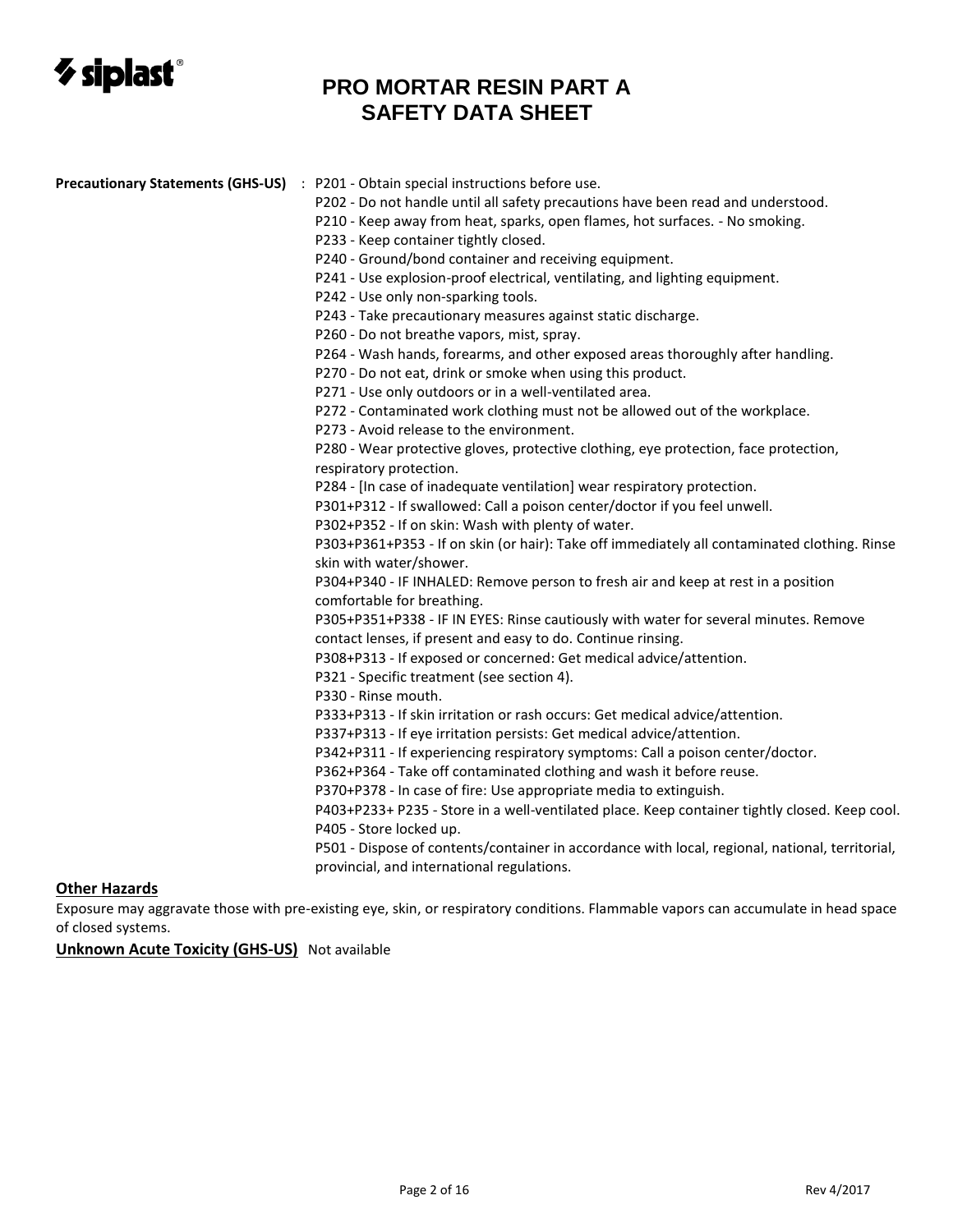

### **SECTION 3: COMPOSITION/INFORMATION ON INGREDIENTS**

| <b>Mixture</b>                               |                           |            |                                |
|----------------------------------------------|---------------------------|------------|--------------------------------|
| <b>Name</b>                                  | <b>Product Identifier</b> | % (w/w)    | <b>Classification (GHS-US)</b> |
| Methyl methacrylate                          | (CAS No) 80-62-6          | $30 - 60$  | Flam. Liq. 2, H225             |
|                                              |                           |            | Skin Irrit. 2, H315            |
|                                              |                           |            | Eye Irrit. 2B, H320            |
|                                              |                           |            | Resp. Sens. 1, H334            |
|                                              |                           |            | Skin Sens. 1, H317             |
|                                              |                           |            | <b>STOT SE 3, H335</b>         |
|                                              |                           |            | Aquatic Acute 3, H402          |
| 2-Ethylhexyl acrylate                        | (CAS No) 103-11-7         | $10 - 30$  | Flam. Liq. 4, H227             |
|                                              |                           |            | Skin Irrit. 2, H315            |
|                                              |                           |            | Eye Irrit. 2A, H319            |
|                                              |                           |            | Skin Sens. 1, H317             |
|                                              |                           |            | <b>STOT SE 3, H336</b>         |
|                                              |                           |            | Aquatic Acute 3, H402          |
|                                              |                           |            | Aquatic Chronic 3, H412        |
| Titanium dioxide                             | (CAS No) 13463-           | $0 - 5$    | Carc. 2, H351                  |
|                                              | $67 - 7$                  |            |                                |
| 2-Propanol, 1,1'-[(4-methylphenyl)imino]bis- | (CAS No) 38668-           | $0 - 5$    | Acute Tox. 3 (Oral), H301      |
|                                              | $48 - 3$                  |            | Eye Irrit. 2A, H319            |
|                                              |                           |            | Aquatic Acute 3, H402          |
|                                              |                           |            | Aquatic Chronic 3, H412        |
| Quartz                                       | (CAS No) 14808-           | $0 - 2$    | Carc. 1A, H350                 |
|                                              | $60 - 7$                  |            | <b>STOT SE 3, H335</b>         |
|                                              |                           |            | <b>STOT RE 1, H372</b>         |
| Naphtha, petroleum, hydrodesulfurized        | (CAS No) 64742-           | $< 0.1$    | Flam. Liq. 1, H224             |
| heavy                                        | $82 - 1$                  |            | Skin Irrit. 2, H315            |
|                                              |                           |            | Muta. 1B, H340                 |
|                                              |                           |            | Carc. 1B, H350                 |
|                                              |                           |            | Repr. 2, H361                  |
|                                              |                           |            | <b>STOT SE 3, H336</b>         |
|                                              |                           |            | Asp. Tox. 1, H304              |
|                                              |                           |            | Aquatic Chronic 2, H411        |
| Fatty acids, C18, unsaturated, dimers,       | (CAS No) 162627-          | $< 0.1$    | Skin Sens. 1, H317             |
| reaction products with N,N-dimethyl-1,3-     | $17-0$                    |            |                                |
| propanediamine and 1,3-propanediamine        |                           |            |                                |
| Solvent naphtha, petroleum, light aromatic   | (CAS No) 64742-           | ${}_{0.1}$ | Flam. Liq. 1, H224             |
|                                              | $95 - 6$                  |            | Skin Irrit. 2, H315            |
|                                              |                           |            | Muta. 1B, H340                 |
|                                              |                           |            | Carc. 1B, H350                 |
|                                              |                           |            | Repr. 2, H361                  |
|                                              |                           |            | STOT SE 3, H336                |
|                                              |                           |            | Asp. Tox. 1, H304              |
|                                              |                           |            | Aquatic Acute 2, H401          |
|                                              |                           |            | Aquatic Chronic 2, H411        |

Multiple WHMIS ranges have been utilized due to varying composition.

Full text of H-phrases: see section 16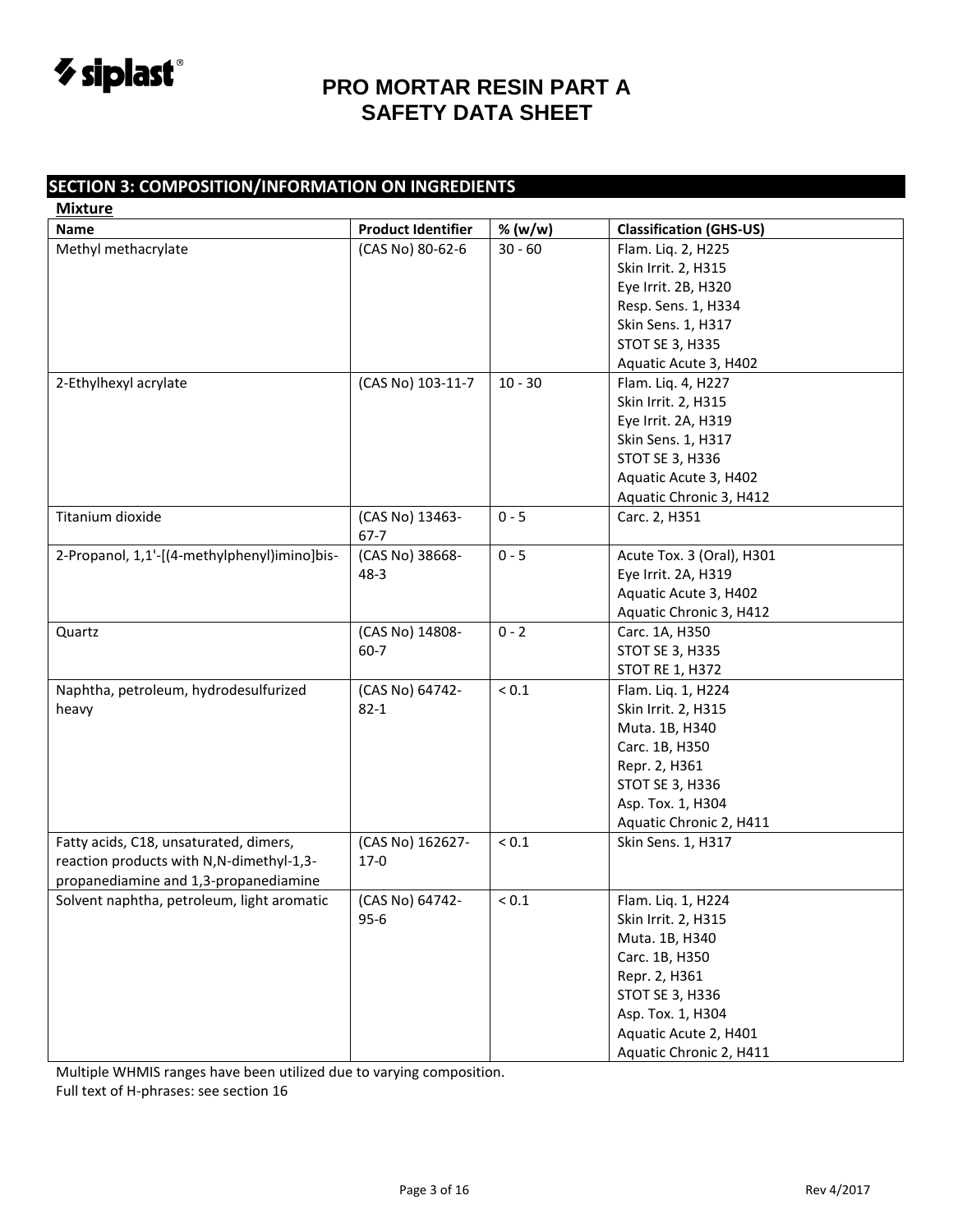

#### **SECTION 4: FIRST AID MEASURES**

#### **Description of First Aid Measures**

**General:** Never give anything by mouth to an unconscious person. IF exposed or concerned: Get medical advice/attention.

**Inhalation:** When symptoms occur: go into open air and ventilate suspected area. Remove to fresh air and keep at rest in a position comfortable for breathing. Call a POISON CENTER/doctor/physician if you feel unwell.

**Skin Contact:** Remove contaminated clothing. Drench affected area with water for at least 15 minutes. Wash contaminated clothing before reuse. If skin irritation or rash occurs: Get medical advice/attention.

**Eye Contact:** Rinse cautiously with water for at least 15 minutes. Remove contact lenses, if present and easy to do. Continue rinsing. Obtain medical attention.

**Ingestion:** Rinse mouth. Do NOT induce vomiting. Seek medical attention.

#### **Most Important Symptoms and Effects Both Acute and Delayed**

**General:** Harmful if swallowed. Causes eye irritation. Skin irritation. May cause an allergic skin reaction. Irritation of respiratory tract. May damage fertility. May damage the unborn child. Inhalation may cause allergic respiratory reaction with asthma-like symptoms and difficulty breathing. Vapors may cause drowsiness and dizziness. May cause cancer. May cause heritable genetic damage.

**Inhalation:** May cause respiratory irritation. Exposure may produce an allergic reaction. May cause drowsiness or dizziness. **Skin Contact:** Causes skin irritation. May cause an allergic skin reaction.

**Eye Contact:** Causes eye irritation.

**Ingestion:** Swallowing a small quantity of this material will result in serious health hazard.

**Chronic Symptoms:** May damage fertility. May damage the unborn child. May cause heritable genetic damage. May cause cancer.

**Indication of Any Immediate Medical Attention and Special Treatment Needed**

If exposed or concerned, get medical advice and attention.

#### **SECTION 5: FIRE-FIGHTING MEASURES**

#### **Extinguishing Media**

**Suitable Extinguishing Media:** Water spray, dry chemical, foam, carbon dioxide.

**Unsuitable Extinguishing Media:** Do not use a heavy water stream. Use of heavy stream of water may spread fire.

#### **Special Hazards Arising From the Substance or Mixture**

**Fire Hazard:** Highly flammable liquid and vapor.

**Explosion Hazard:** May form flammable/explosive vapor-air mixture.

**Reactivity:** Product may polymerize at 60°C (>140°F), causing an exothermic reaction which may cause container damage or fire. May react with peroxides, oxidizers, and incompatibilities.

#### **Advice for Firefighters**

**Precautionary Measures Fire:** Exercise caution when fighting any chemical fire.

**Firefighting Instructions:** Use water spray or fog for cooling exposed containers.

**Protection During Firefighting:** Do not enter fire area without proper protective equipment, including respiratory protection.

**Hazardous Combustion Products**: Carbon oxides (CO, CO2). Nitrogen oxides. Hydrocarbons. Black smoke. Methyl methacrylate.

Oxides of titanium. May release flammable gases. May liberate toxic gases.

**Other Information:** Do not allow run-off from fire fighting to enter drains or water courses.

#### **Reference to Other Sections**

Refer to section 9 for flammability properties.

#### **SECTION 6: ACCIDENTAL RELEASE MEASURES**

#### **Personal Precautions, Protective Equipment and Emergency Procedures**

**General Measures:** Use special care to avoid static electric charges. Keep away from heat/sparks/open flames/hot surfaces. – No smoking. Avoid all eye and skin contact and do not breathe vapor and mist. Do not allow product to spread into the environment. Handle in accordance with good industrial hygiene and safety practice.

#### **For Non-Emergency Personnel**

**Protective Equipment:** Use appropriate personal protection equipment (PPE).

**Emergency Procedures:** Evacuate unnecessary personnel.

#### **For Emergency Personnel**

**Protective Equipment:** Equip cleanup crew with proper protection. Use appropriate personal protection equipment (PPE).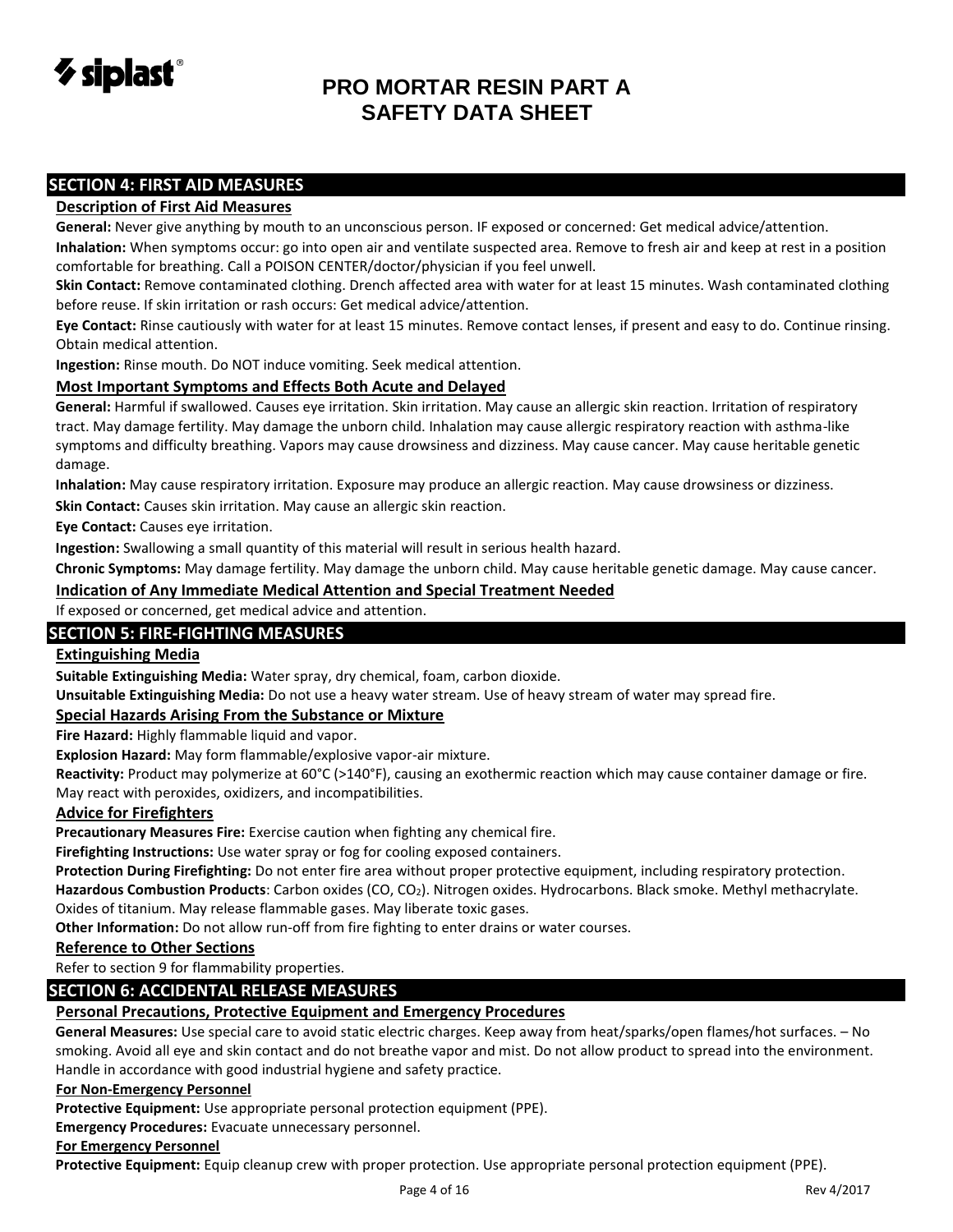

#### **Emergency Procedures:** Ventilate area.

#### **Environmental Precautions**

Prevent entry to sewers and public waters. Avoid release to the environment.

#### **Methods and Material for Containment and Cleaning Up**

**For Containment:** Contain any spills with dikes or absorbents to prevent migration and entry into sewers or streams.

**Methods for Cleaning Up:** Clear up spills immediately and dispose of waste safely. Absorb and/or contain spill with inert material, then place in suitable container. Do not take up in combustible material such as: saw dust or cellulosic material. Contact competent authorities after a spill. Use only non-sparking tools.

#### **Reference to Other Sections**

See heading 8, Exposure Controls and Personal Protection.

#### **SECTION 7: HANDLING AND STORAGE**

#### **Precautions for Safe Handling**

**Additional Hazards When Processed:** Handle empty containers with care because residual vapors are flammable. Product may polymerize at 60°C (>140°F), causing an exothermic reaction which may cause container damage or fire. May react with peroxides, oxidizers, and incompatibilities. When heated to decomposition, emits toxic fumes.

**Hygiene Measures:** Handle in accordance with good industrial hygiene and safety procedures. Wash hands and other exposed areas with mild soap and water before eating, drinking, or smoking and again when leaving work. Contaminated work clothing should not be allowed out of the workplace. Wash contaminated clothing before reuse. Do no eat, drink or smoke when using this product. **Conditions for Safe Storage, Including Any Incompatibilities** 

**Technical Measures:** Proper grounding procedures to avoid static electricity should be followed. Ground/bond container and receiving equipment. Use explosion-proof electrical, ventilating, and lighting equipment.

**Storage Conditions:** Store in a dry, cool and well-ventilated place. Keep container closed when not in use. Keep in fireproof place. Keep/Store away from extremely high or low temperatures, ignition sources, combustible materials, heat, direct sunlight, incompatible materials.

**Incompatible Materials:** Strong acids. Strong bases. Strong oxidizers.

#### **Specific End Use(s)**

Parapro Liquid Resin system. For professional use only.

#### **SECTION 8: EXPOSURE CONTROLS/PERSONAL PROTECTION**

#### **Control Parameters**

| Methyl methacrylate (80-62-6) |                                      |                       |
|-------------------------------|--------------------------------------|-----------------------|
| <b>Mexico</b>                 | OEL TWA (mg/m <sup>3</sup> )         | 410 mg/m <sup>3</sup> |
| <b>Mexico</b>                 | OEL TWA (ppm)                        | 100 ppm               |
| <b>Mexico</b>                 | OEL STEL (mg/m <sup>3</sup> )        | 510 mg/m <sup>3</sup> |
| <b>Mexico</b>                 | OEL STEL (ppm)                       | 125 ppm               |
| <b>USA ACGIH</b>              | ACGIH TWA (ppm)                      | 50 ppm                |
| <b>USA ACGIH</b>              | ACGIH STEL (ppm)                     | 100 ppm               |
| <b>USA OSHA</b>               | OSHA PEL (TWA) (mg/m <sup>3</sup> )  | 410 mg/m <sup>3</sup> |
| <b>USA OSHA</b>               | OSHA PEL (TWA) (ppm)                 | 100 ppm               |
| <b>USA NIOSH</b>              | NIOSH REL (TWA) (mg/m <sup>3</sup> ) | 410 mg/m <sup>3</sup> |
| <b>USA NIOSH</b>              | NIOSH REL (TWA) (ppm)                | 100 ppm               |
| <b>USA IDLH</b>               | US IDLH (ppm)                        | 1000 ppm              |
| <b>Alberta</b>                | OEL STEL (mg/m <sup>3</sup> )        | 410 mg/m <sup>3</sup> |
| <b>Alberta</b>                | OEL STEL (ppm)                       | 100 ppm               |
| Alberta                       | OEL TWA (mg/m <sup>3</sup> )         | 205 mg/m <sup>3</sup> |
| <b>Alberta</b>                | OEL TWA (ppm)                        | 50 ppm                |
| <b>British Columbia</b>       | OEL STEL (ppm)                       | 100 ppm               |
| <b>British Columbia</b>       | OEL TWA (ppm)                        | 50 ppm                |
| <b>Manitoba</b>               | OEL STEL (ppm)                       | 100 ppm               |
| <b>Manitoba</b>               | OEL TWA (ppm)                        | 50 ppm                |
| <b>New Brunswick</b>          | OEL TWA (mg/m <sup>3</sup> )         | 410 mg/m <sup>3</sup> |
| <b>New Brunswick</b>          | OEL TWA (ppm)                        | 100 ppm               |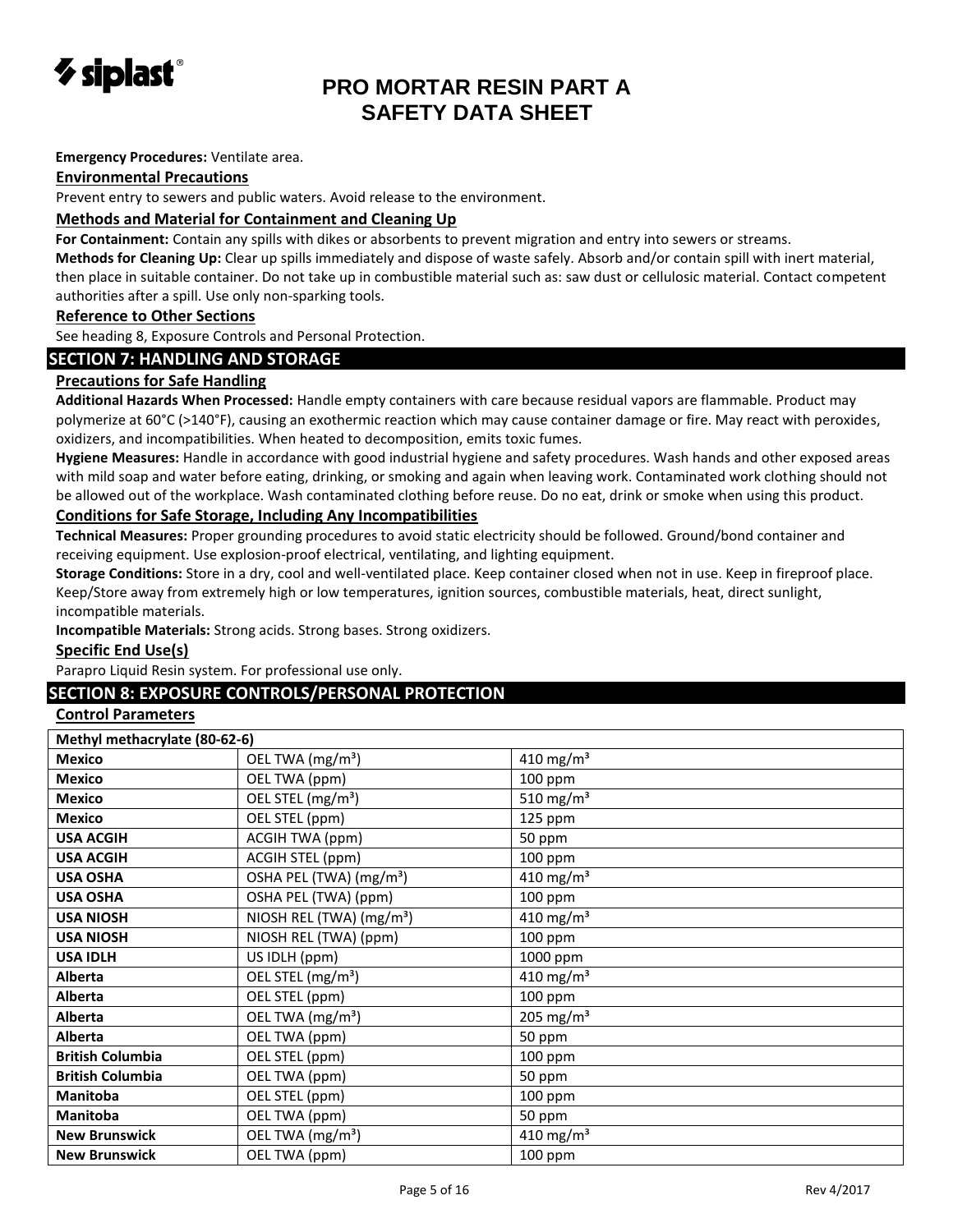

| <b>Newfoundland &amp; Labrador</b> | OEL STEL (ppm)                       | 100 ppm                                                              |
|------------------------------------|--------------------------------------|----------------------------------------------------------------------|
| <b>Newfoundland &amp; Labrador</b> | OEL TWA (ppm)                        | 50 ppm                                                               |
| <b>Nova Scotia</b>                 | OEL STEL (ppm)                       | 100 ppm                                                              |
| <b>Nova Scotia</b>                 | OEL TWA (ppm)                        | 50 ppm                                                               |
| Nunavut                            | OEL STEL (mg/m <sup>3</sup> )        | 510 mg/m $3$                                                         |
| Nunavut                            | OEL STEL (ppm)                       | 125 ppm                                                              |
| Nunavut                            | OEL TWA (mg/m <sup>3</sup> )         | 410 mg/m <sup>3</sup>                                                |
| <b>Nunavut</b>                     | OEL TWA (ppm)                        | 100 ppm                                                              |
| <b>Northwest Territories</b>       | OEL STEL (mg/m <sup>3</sup> )        | 510 mg/m <sup>3</sup>                                                |
| <b>Northwest Territories</b>       | OEL STEL (ppm)                       | 125 ppm                                                              |
| <b>Northwest Territories</b>       | OEL TWA (mg/m <sup>3</sup> )         | 410 mg/m <sup>3</sup>                                                |
| <b>Northwest Territories</b>       | OEL TWA (ppm)                        | 100 ppm                                                              |
| Ontario                            | OEL STEL (ppm)                       | 100 ppm                                                              |
| Ontario                            | OEL TWA (ppm)                        | 50 ppm                                                               |
| <b>Prince Edward Island</b>        | OEL STEL (ppm)                       | 100 ppm                                                              |
| <b>Prince Edward Island</b>        | OEL TWA (ppm)                        | 50 ppm                                                               |
| Québec                             | VEMP (mg/m <sup>3</sup> )            | 205 mg/m $3$                                                         |
| Québec                             | VEMP (ppm)                           | 50 ppm                                                               |
| Saskatchewan                       | OEL STEL (ppm)                       | 100 ppm                                                              |
| Saskatchewan                       | OEL TWA (ppm)                        | 50 ppm                                                               |
| Yukon                              | OEL STEL (mg/m <sup>3</sup> )        | 510 mg/m <sup>3</sup>                                                |
| Yukon                              | OEL STEL (ppm)                       | 125 ppm                                                              |
| Yukon                              | OEL TWA (mg/m <sup>3</sup> )         | 410 mg/m <sup>3</sup>                                                |
| Yukon                              | OEL TWA (ppm)                        | 100 ppm                                                              |
| Quartz (14808-60-7)                |                                      |                                                                      |
| <b>Mexico</b>                      | OEL TWA (mg/m <sup>3</sup> )         | 0.1 mg/m <sup>3</sup> (respirable fraction)                          |
| <b>USA ACGIH</b>                   | ACGIH TWA (mg/m <sup>3</sup> )       | 0.025 mg/m <sup>3</sup> (respirable fraction)                        |
| <b>USA OSHA</b>                    | OSHA PEL (STEL) (mg/m <sup>3</sup> ) | 250 mppcf/%SiO2+5, 10mg/m <sup>3</sup> /%SiO <sub>2</sub> +2         |
| <b>USA NIOSH</b>                   | NIOSH REL (TWA) (mg/m <sup>3</sup> ) | 0.05 mg/m <sup>3</sup> (respirable dust)                             |
| <b>USA IDLH</b>                    | US IDLH $(mg/m3)$                    | 50 mg/m <sup>3</sup> (respirable dust)                               |
| Alberta                            | OEL TWA (mg/m <sup>3</sup> )         | 0.025 mg/m <sup>3</sup> (respirable particulate)                     |
| <b>British Columbia</b>            | OEL TWA (mg/m <sup>3</sup> )         | 0.025 mg/m <sup>3</sup> (respirable)                                 |
| Manitoba                           | OEL TWA (mg/m <sup>3</sup> )         | 0.025 mg/m <sup>3</sup> (respirable fraction)                        |
| <b>New Brunswick</b>               | OEL TWA (mg/m <sup>3</sup> )         | 0.1 mg/m <sup>3</sup> (respirable fraction)                          |
| <b>Newfoundland &amp; Labrador</b> | OEL TWA (mg/m <sup>3</sup> )         | 0.025 mg/m <sup>3</sup> (respirable fraction)                        |
| <b>Nova Scotia</b>                 | OEL TWA (mg/m <sup>3</sup> )         | 0.025 mg/m <sup>3</sup> (respirable fraction)                        |
| <b>Nunavut</b>                     | OEL TWA (mg/m <sup>3</sup> )         | $0.1$ mg/m <sup>3</sup> (respirable mass)                            |
| <b>Northwest Territories</b>       | OEL TWA (mg/m <sup>3</sup> )         | $0.1 \text{ mg/m}^3$ (respirable mass)                               |
| Ontario                            | OEL TWA (mg/m <sup>3</sup> )         | 0.10 mg/m <sup>3</sup> (designated substances regulation-respirable) |
| <b>Prince Edward Island</b>        | OEL TWA (mg/m <sup>3</sup> )         | 0.025 mg/m <sup>3</sup> (respirable fraction)                        |
| Québec                             | VEMP ( $mg/m3$ )                     | $0.1$ mg/m <sup>3</sup> (respirable dust)                            |
| Saskatchewan                       | OEL TWA (mg/m <sup>3</sup> )         | 0.05 mg/m <sup>3</sup> (respirable fraction)                         |
| Yukon                              | OEL TWA (mg/m <sup>3</sup> )         | 300 particle/mL                                                      |
| Titanium dioxide (13463-67-7)      |                                      |                                                                      |
| <b>Mexico</b>                      | OEL TWA (mg/m <sup>3</sup> )         | 10 mg/m $3$                                                          |
| <b>Mexico</b>                      | OEL STEL (mg/m <sup>3</sup> )        | $20 \text{ mg/m}^3$                                                  |
| <b>USA ACGIH</b>                   | ACGIH TWA (mg/m <sup>3</sup> )       | $10 \text{ mg/m}^3$                                                  |
| <b>USA OSHA</b>                    | OSHA PEL (TWA) (mg/m <sup>3</sup> )  | 15 mg/m <sup>3</sup> (total dust)                                    |
| <b>USA IDLH</b>                    | US IDLH $(mg/m3)$                    | 5000 mg/m <sup>3</sup>                                               |
| <b>Alberta</b>                     | OEL TWA (mg/m <sup>3</sup> )         | $10 \text{ mg/m}^3$                                                  |
| <b>British Columbia</b>            | OEL TWA (mg/m <sup>3</sup> )         | 10 mg/m <sup>3</sup> (total dust)                                    |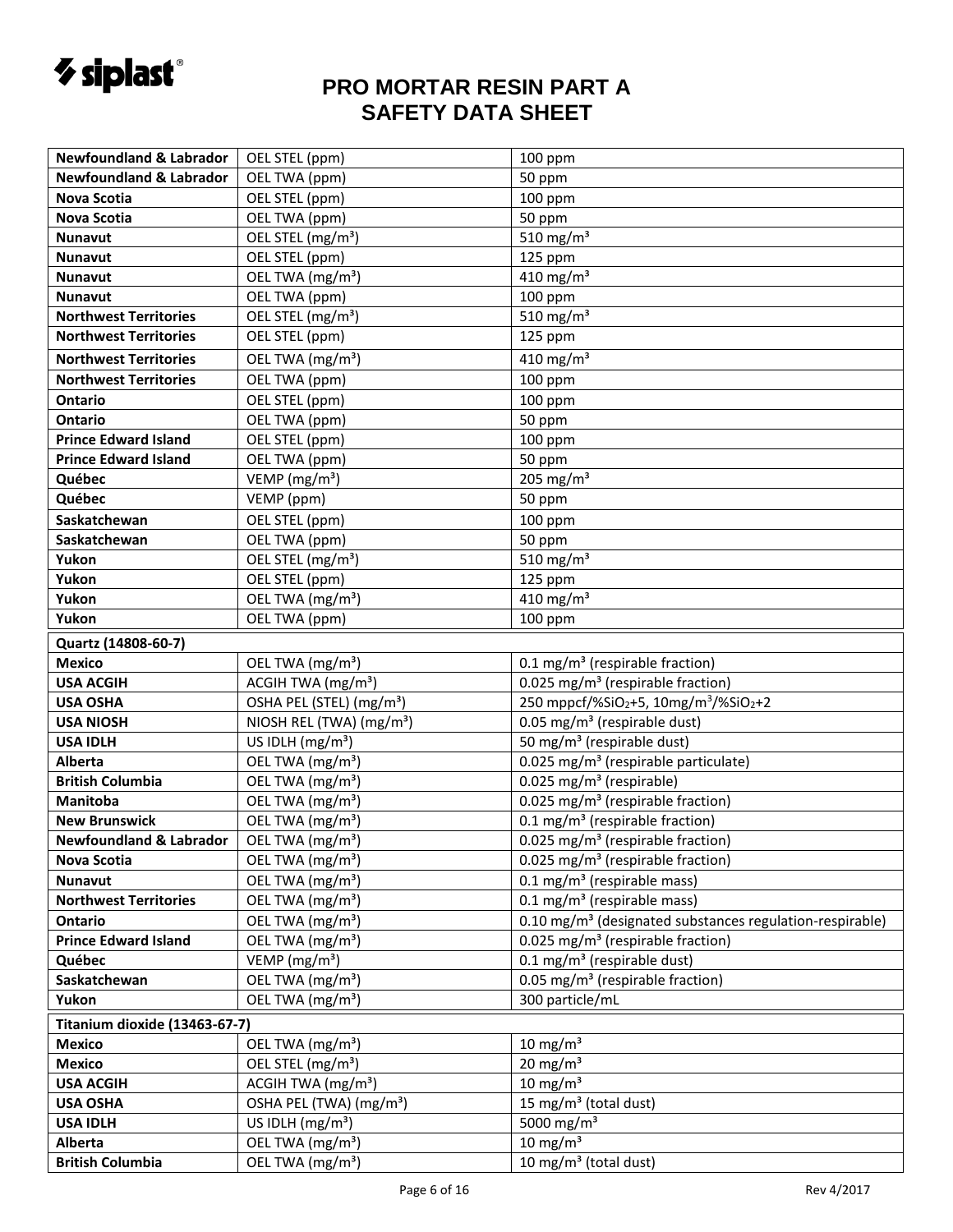

| <b>Manitoba</b>                    | OEL TWA (mg/m <sup>3</sup> )  | 10 mg/m <sup>3</sup>                                             |
|------------------------------------|-------------------------------|------------------------------------------------------------------|
| <b>New Brunswick</b>               | OEL TWA (mg/m <sup>3</sup> )  | 10 mg/m <sup>3</sup>                                             |
| <b>Newfoundland &amp; Labrador</b> | OEL TWA (mg/m <sup>3</sup> )  | $10 \text{ mg/m}^3$                                              |
| Nova Scotia                        | OEL TWA (mg/m <sup>3</sup> )  | 10 mg/m <sup>3</sup>                                             |
| <b>Nunavut</b>                     | OEL TWA (mg/m <sup>3</sup> )  | 5 mg/m <sup>3</sup> (respirable mass)                            |
| <b>Northwest Territories</b>       | OEL TWA (mg/m <sup>3</sup> )  | 5 mg/m <sup>3</sup> (respirable mass)                            |
| <b>Ontario</b>                     | OEL TWA (mg/m <sup>3</sup> )  | $10 \text{ mg/m}^3$                                              |
| <b>Prince Edward Island</b>        | OEL TWA (mg/m <sup>3</sup> )  | $10 \text{ mg/m}^3$                                              |
| Québec                             | VEMP ( $mg/m3$ )              | 10 mg/m <sup>3</sup> (containing no Asbestos and <1% Crystalline |
|                                    |                               | silica-total dust)                                               |
| Saskatchewan                       | OEL STEL (mg/m <sup>3</sup> ) | $20 \text{ mg/m}^3$                                              |
| Saskatchewan                       | OEL TWA (mg/m <sup>3</sup> )  | $10 \text{ mg/m}^3$                                              |
| Yukon                              | OEL STEL (mg/m <sup>3</sup> ) | $20 \text{ mg/m}^3$                                              |
| Yukon                              | OEL TWA (mg/m <sup>3</sup> )  | 30 mppcf                                                         |

#### **Exposure Controls**

**Appropriate Engineering Controls:** Ensure all national/local regulations are observed. Gas detectors should be used when flammable gases/vapors may be released. Proper grounding procedures to avoid static electricity should be followed. Use explosionproof equipment. Emergency eye wash fountains and safety showers should be available in the immediate vicinity of any potential exposure. Ensure adequate ventilation, especially in confined areas.

**Personal Protective Equipment:** Protective clothing. Gloves. Insufficient ventilation: wear respiratory protection. Protective goggles.



**Materials for Protective Clothing:** Chemically resistant materials and fabrics. Wear fire/flame resistant/retardant clothing.

**Hand Protection:** Wear chemically resistant protective gloves.

**Eye Protection:** Chemical goggles or safety glasses.

**Skin and Body Protection:** Wear suitable protective clothing.

**Respiratory Protection:** Use NIOSH-approved air-purifying or supplied-air respirator where airborne concentrations of vapor or mist are expected to exceed exposure limits.

**Thermal Hazard Protection:** Wear suitable protective clothing. **Other Information:** When using, do not eat, drink or smoke.

### **SECTION 9: PHYSICAL AND CHEMICAL PROPERTIES**

| <b>Information on Basic Physical and Chemical Properties</b> |                      |                                         |  |
|--------------------------------------------------------------|----------------------|-----------------------------------------|--|
| <b>Physical State</b>                                        | $\ddot{\phantom{0}}$ | Liquid                                  |  |
| Appearance                                                   |                      | White, pebble gray, gray, beige         |  |
| Odor                                                         |                      | Methyl methacrylate, Light Floral Scent |  |
| <b>Odor Threshold</b>                                        |                      | Not available                           |  |
| рH                                                           |                      | Not available                           |  |
| <b>Evaporation Rate</b>                                      |                      | Not available                           |  |
| <b>Melting Point</b>                                         |                      | Not available                           |  |
| <b>Freezing Point</b>                                        |                      | Not available                           |  |
| <b>Boiling Point</b>                                         |                      | Not available                           |  |
| <b>Flash Point</b>                                           |                      | 10 °C (50.00 °F)                        |  |
| <b>Auto-ignition Temperature</b>                             |                      | Not available                           |  |
| <b>Decomposition Temperature</b>                             |                      | Not available                           |  |
| Flammability (solid, gas)                                    |                      | Not available                           |  |
| <b>Lower Flammable Limit</b>                                 |                      | Not available                           |  |
| Upper Flammable Limit                                        |                      | Not available                           |  |
|                                                              |                      |                                         |  |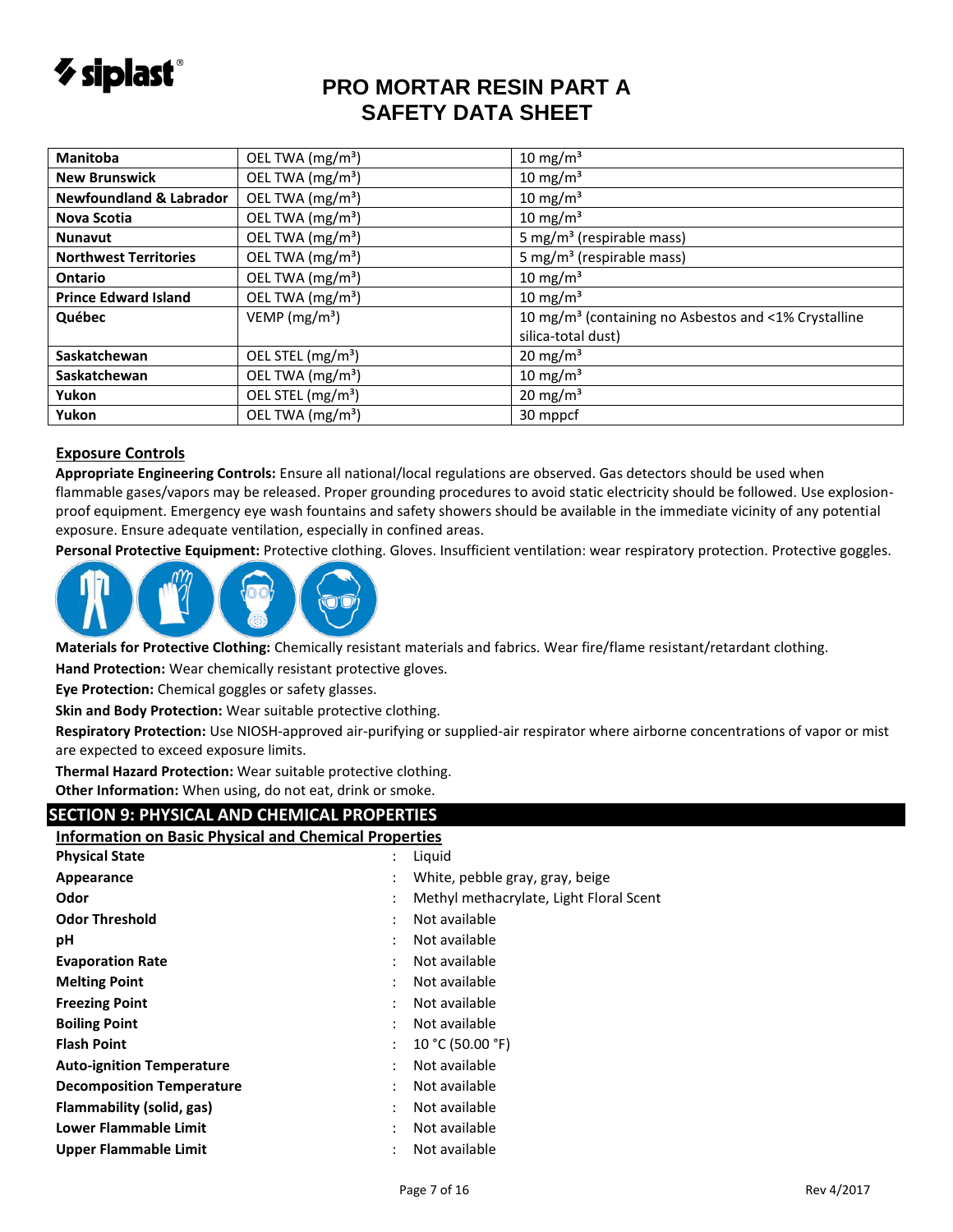

| <b>Vapor Pressure</b>                                    |                      | $>$ 1000 hPa @50°C (122°F)                                            |
|----------------------------------------------------------|----------------------|-----------------------------------------------------------------------|
| <b>Relative Vapor Density at 20 °C</b>                   |                      | Not available                                                         |
| <b>Relative Density</b>                                  |                      | Not available                                                         |
| Specific gravity / density                               |                      | : $0.97 - 1.4$ g/l @21°C (69.8°F)                                     |
| <b>Specific Gravity</b>                                  |                      | Not available                                                         |
| <b>Solubility</b>                                        |                      | Insoluble in water.                                                   |
| <b>Partition Coefficient: N-octanol/water</b>            |                      | Not available                                                         |
| <b>Viscosity</b>                                         |                      | 25-42 dPa*s @20°C (68°F)                                              |
| <b>Explosion Data - Sensitivity to Mechanical Impact</b> | $\ddot{\phantom{0}}$ | Not expected to present an explosion hazard due to mechanical impact. |
| <b>Explosion Data - Sensitivity to Static Discharge</b>  |                      | Static discharge could act as an ignition source.                     |
| <b>SECTION 10: STABILITY AND REACTIVITY</b>              |                      |                                                                       |

#### **SECTION 10: STABILITY AND REACTIVITY**

**Reactivity:** Product may polymerize at 60°C (>140°F), causing an exothermic reaction which may cause container damage or fire. May react with peroxides, oxidizers, and incompatibilities.

**Chemical Stability:** Highly flammable liquid and vapor. May form flammable/explosive vapor-air mixture.

**Possibility of Hazardous Reactions:** Hazardous polymerization may occur.

**Conditions to Avoid:** Direct sunlight. Extremely high or low temperatures. Heat. Ignition sources. Incompatible materials.

**Incompatible Materials:** Strong acids. Strong bases. Strong oxidizers.

**Hazardous Decomposition Products:** Carbon oxides (CO, CO2). May release flammable gases. Toxic gases. Nitrogen oxides. Hydrocarbons. Methyl methacrylate. Oxides of titanium.

#### **SECTION 11: TOXICOLOGICAL INFORMATION**

#### **Information on Toxicological Effects - Product**

**Acute Toxicity:** Harmful if swallowed.

**LD50 and LC50 Data:**

#### **Pro Mortar Resin Part A**

**ATE US (oral)** 1749.78 mg/kg body weight

**Skin Corrosion/Irritation:** Causes skin irritation.

**Serious Eye Damage/Irritation:** Causes serious eye irritation.

**Respiratory or Skin Sensitization:** May cause allergy or asthma symptoms or breathing difficulties if inhaled. May cause an allergic skin reaction.

**Germ Cell Mutagenicity:** May cause genetic defects.

**Teratogenicity:** Not available

**Carcinogenicity:** May cause cancer.

**Specific Target Organ Toxicity (Repeated Exposure):** Not classified

**Reproductive Toxicity:** May damage fertility or the unborn child.

**Specific Target Organ Toxicity (Single Exposure):** May cause respiratory irritation. May cause drowsiness or dizziness.

**Aspiration Hazard:** Not classified

**Symptoms/Injuries After Inhalation:** May cause respiratory irritation. Exposure may produce an allergic reaction. May cause drowsiness or dizziness.

**Symptoms/Injuries After Skin Contact:** Causes skin irritation. May cause an allergic skin reaction.

**Symptoms/Injuries After Eye Contact:** Causes eye irritation.

**Symptoms/Injuries After Ingestion:** Swallowing a small quantity of this material will result in serious health hazard.

**Chronic Symptoms:** May damage fertility. May damage the unborn child. May cause heritable genetic damage. May cause cancer.

#### **Information on Toxicological Effects - Ingredient(s)**

**LD50 and LC50 Data:**

| 2-Propanol, 1,1'-[(4-methylphenyl)imino]bis- (38668-48-3) |                        |  |
|-----------------------------------------------------------|------------------------|--|
| LD50 Oral Rat                                             | $200 \,\mathrm{mg/kg}$ |  |
| Methyl methacrylate (80-62-6)                             |                        |  |
| LD50 Oral Rat                                             | 7900 mg/kg             |  |
| <b>LC50 Inhalation Rat</b>                                | 4632 ppm/4h            |  |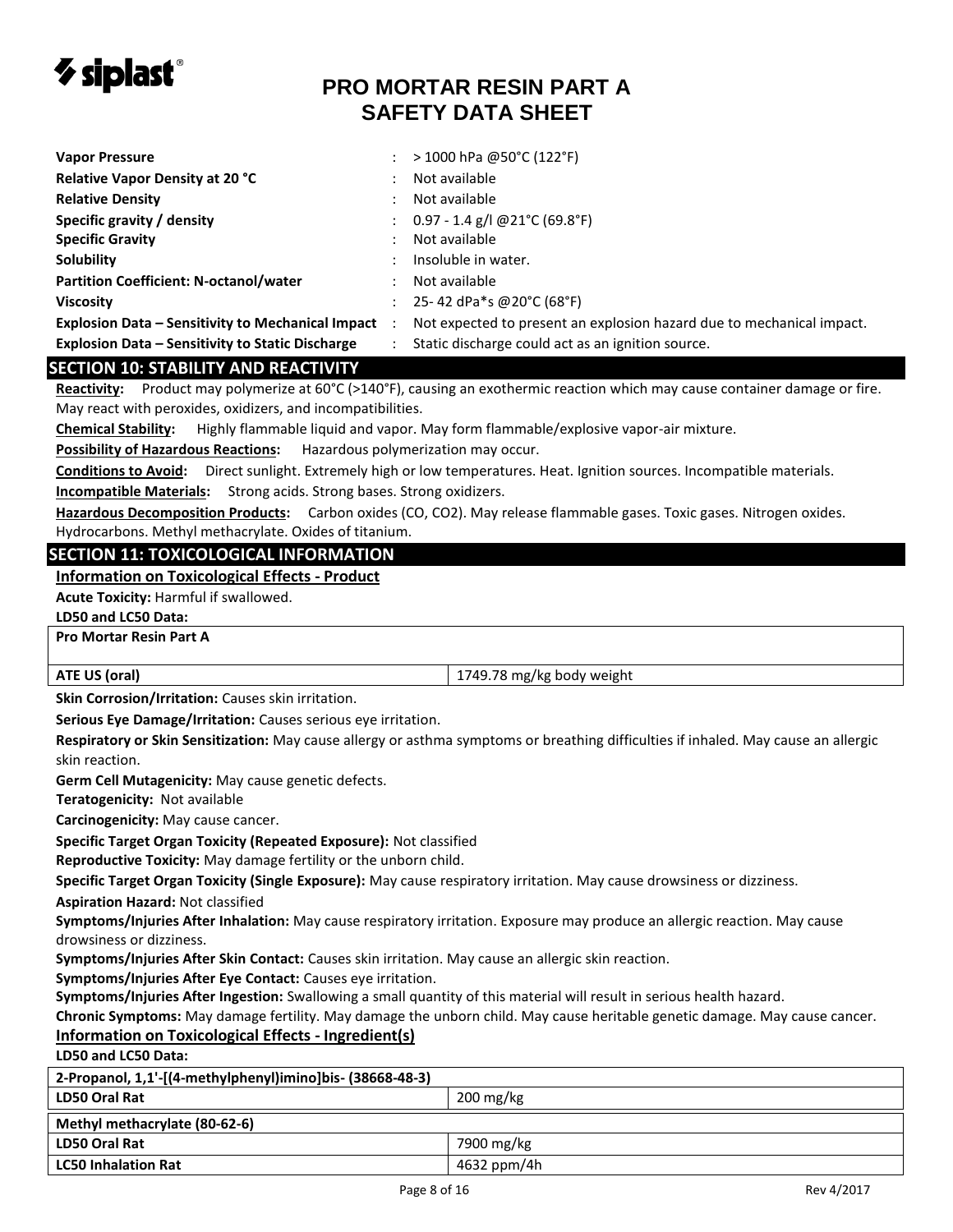

| 2-Ethylhexyl acrylate (103-11-7)                                                                  |                                                                                  |                          |  |
|---------------------------------------------------------------------------------------------------|----------------------------------------------------------------------------------|--------------------------|--|
| LD50 Oral Rat                                                                                     |                                                                                  | 4435 mg/kg               |  |
| <b>LD50 Dermal Rabbit</b>                                                                         |                                                                                  | 7522 mg/kg               |  |
| Quartz (14808-60-7)                                                                               |                                                                                  |                          |  |
| LD50 Oral Rat                                                                                     |                                                                                  | > 5000 mg/kg             |  |
| <b>LD50 Dermal Rat</b>                                                                            |                                                                                  | > 5000 mg/kg             |  |
| Titanium dioxide (13463-67-7)                                                                     |                                                                                  |                          |  |
| LD50 Oral Rat                                                                                     |                                                                                  | $>10000$ mg/kg           |  |
|                                                                                                   |                                                                                  |                          |  |
| Naphtha, petroleum, hydrodesulfurized heavy (64742-82-1)                                          |                                                                                  |                          |  |
| <b>LD50 Oral Rat</b>                                                                              |                                                                                  | > 5000 mg/kg             |  |
| <b>LD50 Dermal Rabbit</b>                                                                         |                                                                                  | > 3160 mg/kg             |  |
| Solvent naphtha, petroleum, light aromatic (64742-95-6)                                           |                                                                                  |                          |  |
| <b>LD50 Dermal Rabbit</b>                                                                         |                                                                                  | > 2000 mg/kg             |  |
| <b>LC50 Inhalation Rat</b>                                                                        |                                                                                  | 3400 ppm/4h              |  |
| ATE US (gases)                                                                                    |                                                                                  | 3,400.00 ppmV/4h         |  |
| Methyl methacrylate (80-62-6)                                                                     |                                                                                  |                          |  |
| <b>IARC Group</b>                                                                                 |                                                                                  | 3                        |  |
| 2-Ethylhexyl acrylate (103-11-7)                                                                  |                                                                                  |                          |  |
| <b>IARC Group</b>                                                                                 |                                                                                  | 3                        |  |
| Quartz (14808-60-7)                                                                               |                                                                                  |                          |  |
| <b>IARC Group</b>                                                                                 |                                                                                  | 1                        |  |
| <b>National Toxicity Program (NTP) Status</b>                                                     |                                                                                  | Known Human Carcinogens. |  |
| Titanium dioxide (13463-67-7)                                                                     |                                                                                  |                          |  |
| <b>IARC Group</b><br>2B                                                                           |                                                                                  |                          |  |
| <b>SECTION 12: ECOLOGICAL INFORMATION</b>                                                         |                                                                                  |                          |  |
| <b>Toxicity</b>                                                                                   |                                                                                  |                          |  |
| Ecology - General: Harmful to aquatic life with long lasting effects.                             |                                                                                  |                          |  |
| 2-Propanol, 1,1'-[(4-methylphenyl)imino]bis- (38668-48-3)                                         |                                                                                  |                          |  |
| LC50 Fish 1                                                                                       | $17$ mg/l                                                                        |                          |  |
| EC50 Daphnia 1                                                                                    | 28.8 mg/l                                                                        |                          |  |
| Methyl methacrylate (80-62-6)                                                                     |                                                                                  |                          |  |
| LC50 Fish 1<br>243 - 275 mg/l (Exposure time: 96 h - Species: Pimephales promelas [flow-through]) |                                                                                  |                          |  |
| EC50 Daphnia 1                                                                                    | 69 mg/l (Exposure time: 48 h - Species: Daphnia magna)                           |                          |  |
| <b>LC 50 Fish 2</b>                                                                               | 125.5 - 190.7 mg/l (Exposure time: 96 h - Species: Pimephales promelas [static]) |                          |  |
| 2-Ethylhexyl acrylate (103-11-7)                                                                  |                                                                                  |                          |  |
| 17.45 mg/l (Exposure time: 48 h - Species: Daphnia magna)<br>EC50 Daphnia 1                       |                                                                                  |                          |  |
| 1-Methyl-2-pyrrolidone (872-50-4)                                                                 |                                                                                  |                          |  |
| 832 mg/l (Exposure time: 96 h - Species: Lepomis macrochirus [static])<br>LC50 Fish 1             |                                                                                  |                          |  |
| EC50 Daphnia 1                                                                                    | 4897 mg/l (Exposure time: 48 h - Species: Daphnia magna)                         |                          |  |
| 1072 mg/l (Exposure time: 96 h - Species: Pimephales promelas [static])<br><b>LC 50 Fish 2</b>    |                                                                                  |                          |  |
| Solvent naphtha, petroleum, light aromatic (64742-95-6)                                           |                                                                                  |                          |  |
|                                                                                                   |                                                                                  |                          |  |

**LC50 Fish 1** 9.22 mg/l (Exposure time: 96 h - Species: Oncorhynchus mykiss) **EC50 Daphnia 1** 6.14 mg/l (Exposure time: 48 h - Species: Daphnia magna)

**Persistence and Degradability** Not available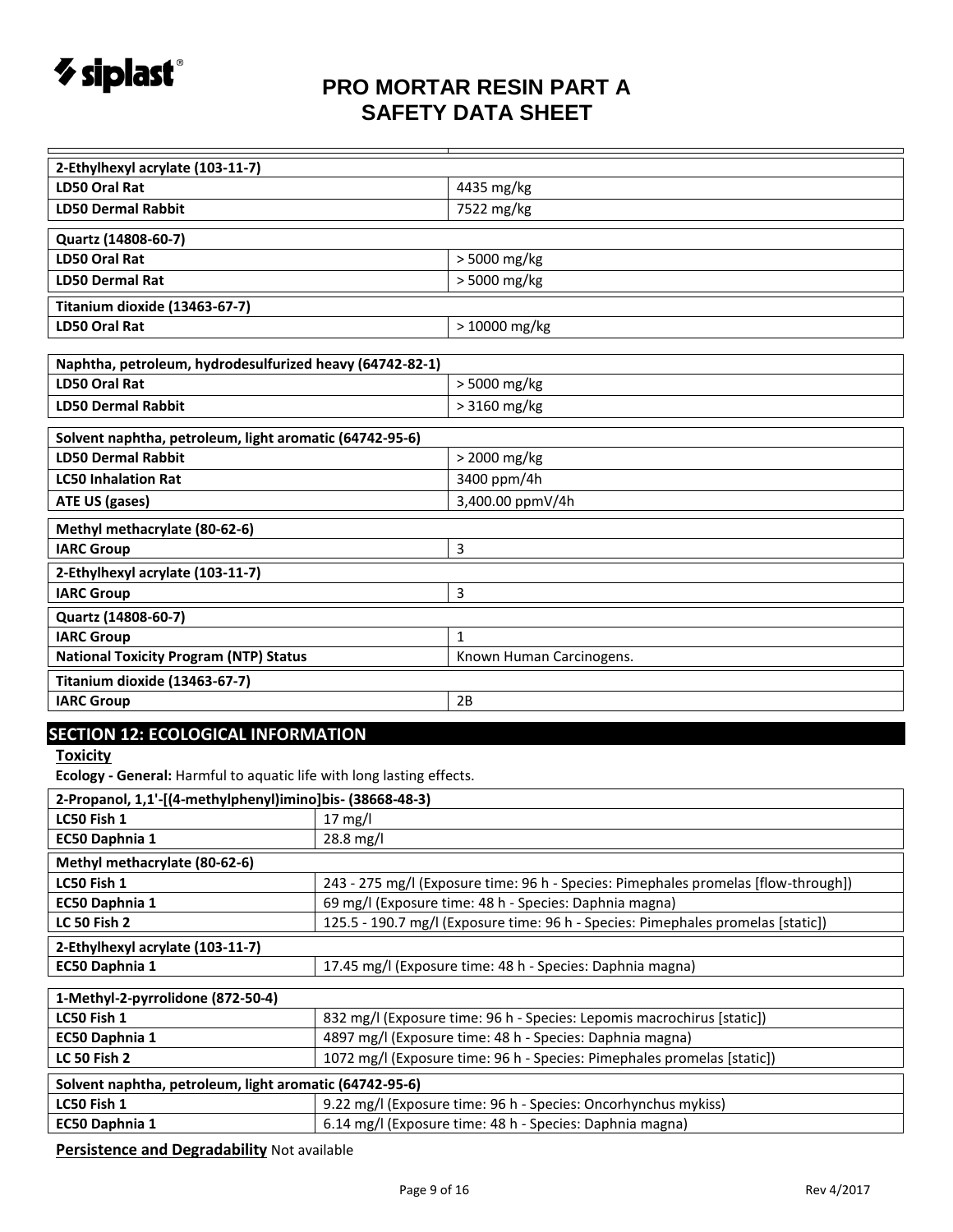

| <b>Bioaccumulative Potential</b>                      |                                                                                                                                     |  |  |  |  |  |
|-------------------------------------------------------|-------------------------------------------------------------------------------------------------------------------------------------|--|--|--|--|--|
| <b>Bioaccumulative Potential</b>                      | Not established.                                                                                                                    |  |  |  |  |  |
| Methyl methacrylate (80-62-6)                         |                                                                                                                                     |  |  |  |  |  |
| Log Pow                                               | 0.7                                                                                                                                 |  |  |  |  |  |
| 2-Ethylhexyl acrylate (103-11-7)                      |                                                                                                                                     |  |  |  |  |  |
| Log Pow                                               | 4.64 (at 25 °C)                                                                                                                     |  |  |  |  |  |
|                                                       |                                                                                                                                     |  |  |  |  |  |
| <b>Mobility in Soil Not available</b>                 |                                                                                                                                     |  |  |  |  |  |
| <b>Other Adverse Effects</b>                          |                                                                                                                                     |  |  |  |  |  |
| Other Information: Avoid release to the environment.  |                                                                                                                                     |  |  |  |  |  |
| <b>SECTION 13: DISPOSAL CONSIDERATIONS</b>            |                                                                                                                                     |  |  |  |  |  |
|                                                       | Waste Disposal Recommendations: Dispose of waste material in accordance with all local, regional, national, provincial, territorial |  |  |  |  |  |
| and international regulations.                        |                                                                                                                                     |  |  |  |  |  |
|                                                       | Additional Information: Handle empty containers with care because residual vapors are flammable.                                    |  |  |  |  |  |
| <b>SECTION 14: TRANSPORT INFORMATION</b>              |                                                                                                                                     |  |  |  |  |  |
| In Accordance with DOT<br><b>Proper Shipping Name</b> | : PAINT                                                                                                                             |  |  |  |  |  |
| <b>Hazard Class</b>                                   | : 3                                                                                                                                 |  |  |  |  |  |
| <b>Identification Number</b>                          | : UN1263                                                                                                                            |  |  |  |  |  |
| <b>Label Codes</b>                                    | $\therefore$ 3                                                                                                                      |  |  |  |  |  |
| <b>Packing Group</b>                                  | $\mathbb{R}^n$                                                                                                                      |  |  |  |  |  |
| <b>ERG Number</b>                                     | : 128                                                                                                                               |  |  |  |  |  |
| In Accordance with IMDG                               |                                                                                                                                     |  |  |  |  |  |
| <b>Proper Shipping Name</b>                           | : PAINT                                                                                                                             |  |  |  |  |  |
| <b>Hazard Class</b>                                   | : 3                                                                                                                                 |  |  |  |  |  |
| <b>Identification Number</b>                          | : UN1263                                                                                                                            |  |  |  |  |  |
| <b>Packing Group</b>                                  | : II                                                                                                                                |  |  |  |  |  |
| <b>Label Codes</b>                                    | : 3                                                                                                                                 |  |  |  |  |  |
| EmS-No. (Fire)                                        | $: F-E$                                                                                                                             |  |  |  |  |  |
| EmS-No. (Spillage)                                    | $: S-E$                                                                                                                             |  |  |  |  |  |
| In Accordance with IATA                               |                                                                                                                                     |  |  |  |  |  |
| <b>Proper Shipping Name</b>                           | : PAINT                                                                                                                             |  |  |  |  |  |
| <b>Packing Group</b><br><b>Identification Number</b>  | : II                                                                                                                                |  |  |  |  |  |
| <b>Hazard Class</b>                                   | : UN1263<br>: 3                                                                                                                     |  |  |  |  |  |
| <b>Label Codes</b>                                    | 3                                                                                                                                   |  |  |  |  |  |
| <b>ERG Code (IATA)</b>                                | : 3L                                                                                                                                |  |  |  |  |  |
| In Accordance with TDG                                |                                                                                                                                     |  |  |  |  |  |
| <b>Proper Shipping Name</b>                           | : PAINT                                                                                                                             |  |  |  |  |  |
| <b>Packing Group</b>                                  | $:$ $\mathbb{H}$                                                                                                                    |  |  |  |  |  |
| <b>Hazard Class</b>                                   | 3                                                                                                                                   |  |  |  |  |  |
| <b>Identification Number</b>                          | : UN1263                                                                                                                            |  |  |  |  |  |
| <b>Label Codes</b>                                    | : 3                                                                                                                                 |  |  |  |  |  |
|                                                       |                                                                                                                                     |  |  |  |  |  |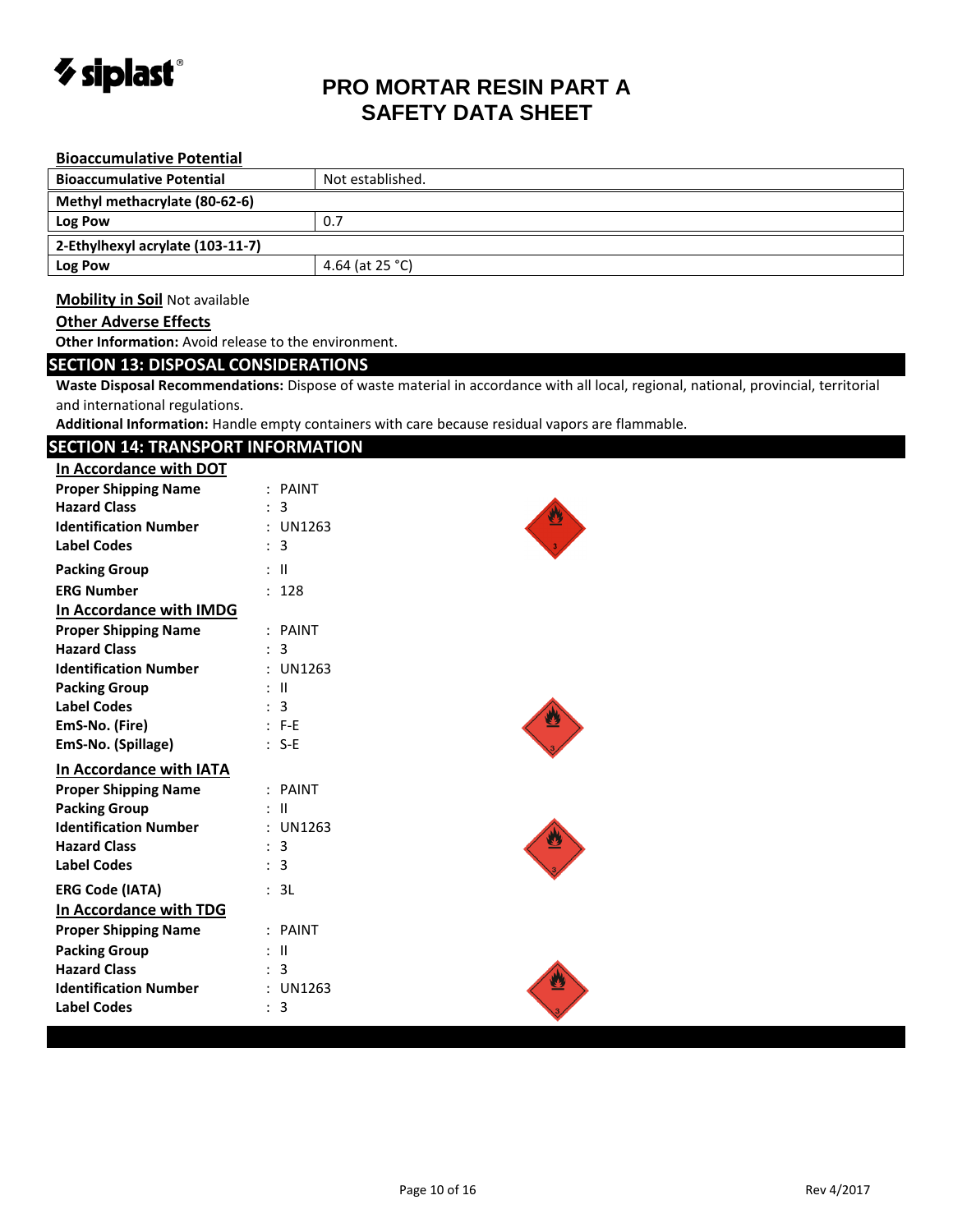

| <b>SECTION 15: REGULATORY INFORMATION</b>                                                                                 |                                                                       |  |
|---------------------------------------------------------------------------------------------------------------------------|-----------------------------------------------------------------------|--|
| <b>US Federal Regulations</b>                                                                                             |                                                                       |  |
| <b>SARA Section 311/312 Hazard Classes</b>                                                                                | Fire hazard                                                           |  |
|                                                                                                                           | Immediate (acute) health hazard                                       |  |
|                                                                                                                           | Delayed (chronic) health hazard                                       |  |
| 2-Propanol, 1,1'-[(4-methylphenyl)imino]bis- (38668-48-3)                                                                 |                                                                       |  |
| Listed on the United States TSCA (Toxic Substances Control Act) inventory                                                 |                                                                       |  |
| Methyl methacrylate (80-62-6)                                                                                             |                                                                       |  |
| Listed on the United States TSCA (Toxic Substances Control Act) inventory                                                 |                                                                       |  |
| Listed on United States SARA Section 313                                                                                  |                                                                       |  |
| <b>SARA Section 313 - Emission Reporting</b>                                                                              | 1.0%                                                                  |  |
| 2-Ethylhexyl acrylate (103-11-7)                                                                                          |                                                                       |  |
| Listed on the United States TSCA (Toxic Substances Control Act) inventory                                                 |                                                                       |  |
| Quartz (14808-60-7)                                                                                                       |                                                                       |  |
| Listed on the United States TSCA (Toxic Substances Control Act) inventory                                                 |                                                                       |  |
|                                                                                                                           |                                                                       |  |
| <b>Titanium dioxide (13463-67-7)</b>                                                                                      |                                                                       |  |
| Listed on the United States TSCA (Toxic Substances Control Act) inventory                                                 |                                                                       |  |
| <b>EPA TSCA Regulatory Flag</b>                                                                                           | T - T - indicates a substance that is the subject of a Section 4 test |  |
|                                                                                                                           | rule under TSCA.                                                      |  |
| <b>SARA Section 313 - Emission Reporting</b>                                                                              | 1.0%                                                                  |  |
| Naphtha, petroleum, hydrodesulfurized heavy (64742-82-1)                                                                  |                                                                       |  |
| Listed on the United States TSCA (Toxic Substances Control Act) inventory                                                 |                                                                       |  |
| Solvent naphtha, petroleum, light aromatic (64742-95-6)                                                                   |                                                                       |  |
| Listed on the United States TSCA (Toxic Substances Control Act) inventory                                                 |                                                                       |  |
| <b>US State Regulations</b>                                                                                               |                                                                       |  |
| Quartz (14808-60-7)                                                                                                       |                                                                       |  |
| U.S. - California - Proposition 65 - Carcinogens List                                                                     | WARNING: This product contains chemicals known to the State of        |  |
|                                                                                                                           | California to cause cancer.                                           |  |
| Titanium dioxide (13463-67-7)                                                                                             |                                                                       |  |
| U.S. - California - Proposition 65 - Carcinogens List                                                                     | WARNING: This product contains chemicals known to the State of        |  |
|                                                                                                                           | California to cause cancer.                                           |  |
| Methyl methacrylate (80-62-6)                                                                                             |                                                                       |  |
| U.S. - California - Toxic Air Contaminant List (AB 1807, AB 2728)                                                         |                                                                       |  |
| U.S. - Colorado - Hazardous Wastes - Discarded Chemical Products, Off-Specification Species, Container and Spill Residues |                                                                       |  |
| U.S. - Connecticut - Hazardous Air Pollutants - HLVs (30 min)                                                             |                                                                       |  |
| U.S. - Connecticut - Hazardous Air Pollutants - HLVs (8 hr)                                                               |                                                                       |  |
| U.S. - Delaware - Pollutant Discharge Requirements - Reportable Quantities                                                |                                                                       |  |
| U.S. - Idaho - Non-Carcinogenic Toxic Air Pollutants - Acceptable Ambient Concentrations                                  |                                                                       |  |
| U.S. - Idaho - Non-Carcinogenic Toxic Air Pollutants - Emission Levels (ELs)                                              |                                                                       |  |
| U.S. - Idaho - Occupational Exposure Limits - TWAs                                                                        |                                                                       |  |
| U.S. - Illinois - Toxic Air Contaminants                                                                                  |                                                                       |  |
| U.S. - Louisiana - Reportable Quantity List for Pollutants                                                                |                                                                       |  |
| U.S. - Maine - Air Pollutants - Hazardous Air Pollutants                                                                  |                                                                       |  |
| U.S. - Massachusetts - Allowable Ambient Limits (AALs)                                                                    |                                                                       |  |
| U.S. - Massachusetts - Allowable Threshold Concentrations (ATCs)                                                          |                                                                       |  |
| U.S. - Massachusetts - Oil & Hazardous Material List - Groundwater Reportable Concentration - Reporting Category 1        |                                                                       |  |
| U.S. - Massachusetts - Oil & Hazardous Material List - Groundwater Reportable Concentration - Reporting Category 2        |                                                                       |  |
| U.S. - Massachusetts - Oil & Hazardous Material List - Reportable Quantity                                                |                                                                       |  |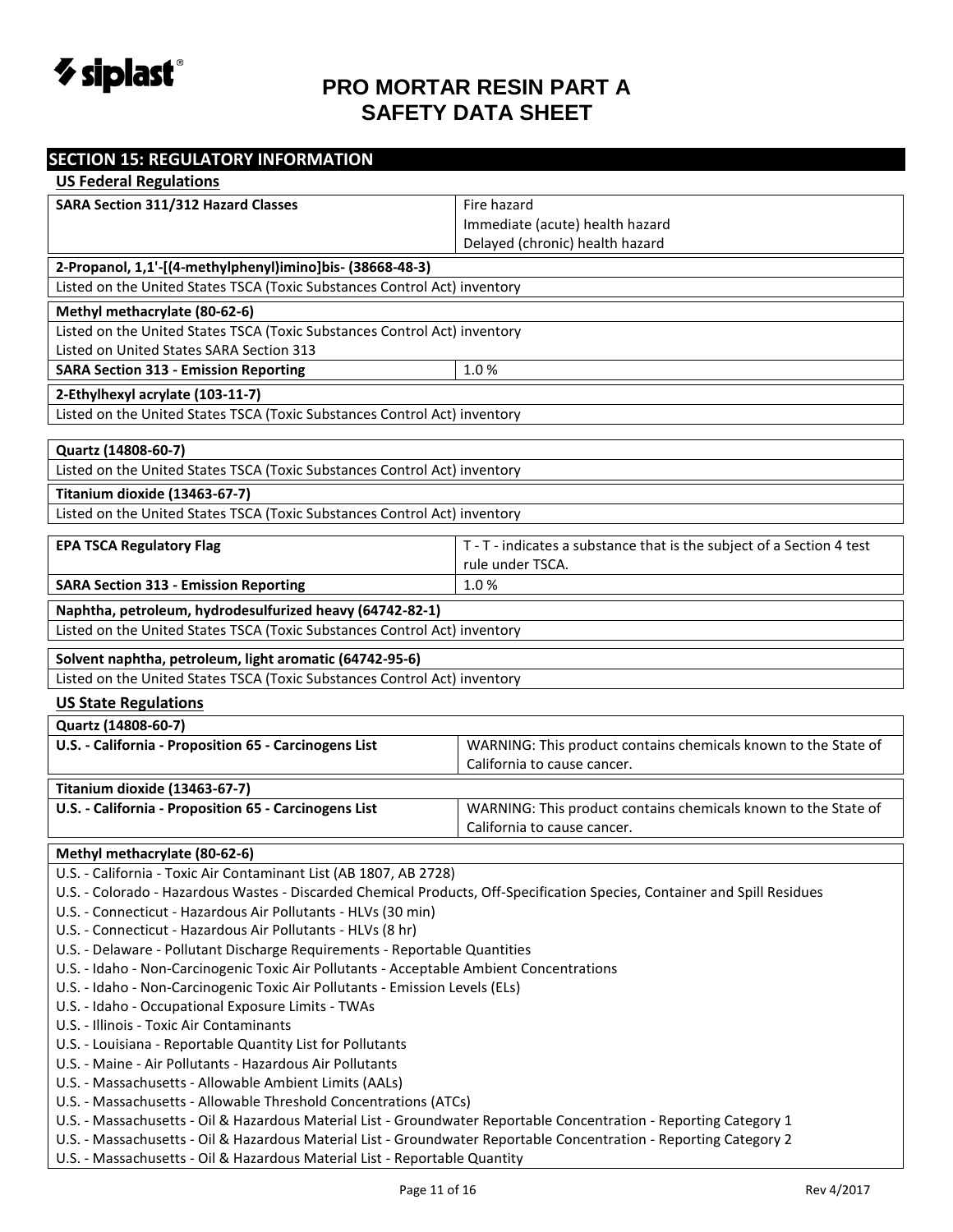

| U.S. - Massachusetts - Oil & Hazardous Material List - Soil Reportable Concentration - Reporting Category 1                   |
|-------------------------------------------------------------------------------------------------------------------------------|
| U.S. - Massachusetts - Oil & Hazardous Material List - Soil Reportable Concentration - Reporting Category 2                   |
| RTK - U.S. - Massachusetts - Right To Know List                                                                               |
| U.S. - Massachusetts - Threshold Effects Exposure Limits (TELs)                                                               |
| U.S. - Massachusetts - Toxics Use Reduction Act                                                                               |
| U.S. - Michigan - Occupational Exposure Limits - TWAs                                                                         |
| U.S. - Michigan - Polluting Materials List                                                                                    |
| U.S. - Minnesota - Chemicals of High Concern                                                                                  |
| U.S. - Minnesota - Hazardous Substance List                                                                                   |
| U.S. - Minnesota - Permissible Exposure Limits - TWAs                                                                         |
| U.S. - New Hampshire - Regulated Toxic Air Pollutants - Ambient Air Levels (AALs) - 24-Hour                                   |
| U.S. - New Hampshire - Regulated Toxic Air Pollutants - Ambient Air Levels (AALs) - Annual                                    |
| U.S. - New Jersey - Discharge Prevention - List of Hazardous Substances                                                       |
| U.S. - New Jersey - Environmental Hazardous Substances List                                                                   |
| RTK - U.S. - New Jersey - Right to Know Hazardous Substance List                                                              |
| U.S. - New Jersey - Special Health Hazards Substances List                                                                    |
| U.S. - New York - Occupational Exposure Limits - TWAs                                                                         |
| U.S. - New York - Reporting of Releases Part 597 - List of Hazardous Substances                                               |
| U.S. - North Dakota - Air Pollutants - Guideline Concentrations - 1-Hour                                                      |
| U.S. - North Dakota - Air Pollutants - Guideline Concentrations - 8-Hour                                                      |
| U.S. - North Dakota - Hazardous Wastes - Discarded Chemical Products, Off-Specification Species, Container and Spill Residues |
| U.S. - Oregon - Permissible Exposure Limits - TWAs                                                                            |
| RTK - U.S. - Pennsylvania - RTK (Right to Know) - Environmental Hazard List                                                   |
| RTK - U.S. - Pennsylvania - RTK (Right to Know) List                                                                          |
| U.S. - Rhode Island - Air Toxics - Acceptable Ambient Levels - 24-Hour                                                        |
| U.S. - South Carolina - Toxic Air Pollutants - Maximum Allowable Concentrations                                               |
| U.S. - South Carolina - Toxic Air Pollutants - Pollutant Categories                                                           |
| U.S. - Tennessee - Occupational Exposure Limits - TWAs                                                                        |
| U.S. - Texas - Effects Screening Levels - Long Term                                                                           |
| U.S. - Texas - Effects Screening Levels - Short Term                                                                          |
| U.S. - Vermont - Hazardous Waste - Hazardous Constituents                                                                     |
| U.S. - Vermont - Permissible Exposure Limits - TWAs                                                                           |
| U.S. - Washington - Dangerous Waste - Dangerous Waste Constituents List                                                       |
| U.S. - Washington - Dangerous Waste - Discarded Chemical Products List                                                        |
| U.S. - Washington - Permissible Exposure Limits - STELs                                                                       |
| U.S. - Washington - Permissible Exposure Limits - TWAs                                                                        |
| U.S. - Wisconsin - Hazardous Air Contaminants - All Sources - Emissions From Stack Heights 25 Feet to Less Than 40 Feet       |
| U.S. - Wisconsin - Hazardous Air Contaminants - All Sources - Emissions From Stack Heights 40 Feet to Less Than 75 Feet       |
| U.S. - Wisconsin - Hazardous Air Contaminants - All Sources - Emissions From Stack Heights 75 Feet or Greater                 |
| U.S. - Wisconsin - Hazardous Air Contaminants - All Sources - Emissions From Stack Heights Less Than 25 Feet                  |
| 2-Ethylhexyl acrylate (103-11-7)                                                                                              |
| U.S. - Massachusetts - Oil & Hazardous Material List - Groundwater Reportable Concentration - Reporting Category 1            |
| U.S. - Massachusetts - Oil & Hazardous Material List - Groundwater Reportable Concentration - Reporting Category 2            |
| U.S. - Massachusetts - Oil & Hazardous Material List - Reportable Quantity                                                    |
| U.S. - Massachusetts - Oil & Hazardous Material List - Soil Reportable Concentration - Reporting Category 1                   |
| U.S. - Massachusetts - Oil & Hazardous Material List - Soil Reportable Concentration - Reporting Category 2                   |
| RTK - U.S. - Massachusetts - Right To Know List                                                                               |
| RTK - U.S. - New Jersey - Right to Know Hazardous Substance List                                                              |
| U.S. - New Jersey - Special Health Hazards Substances List                                                                    |
| RTK - U.S. - Pennsylvania - RTK (Right to Know) List                                                                          |
|                                                                                                                               |
| U.S. - Texas - Effects Screening Levels - Long Term                                                                           |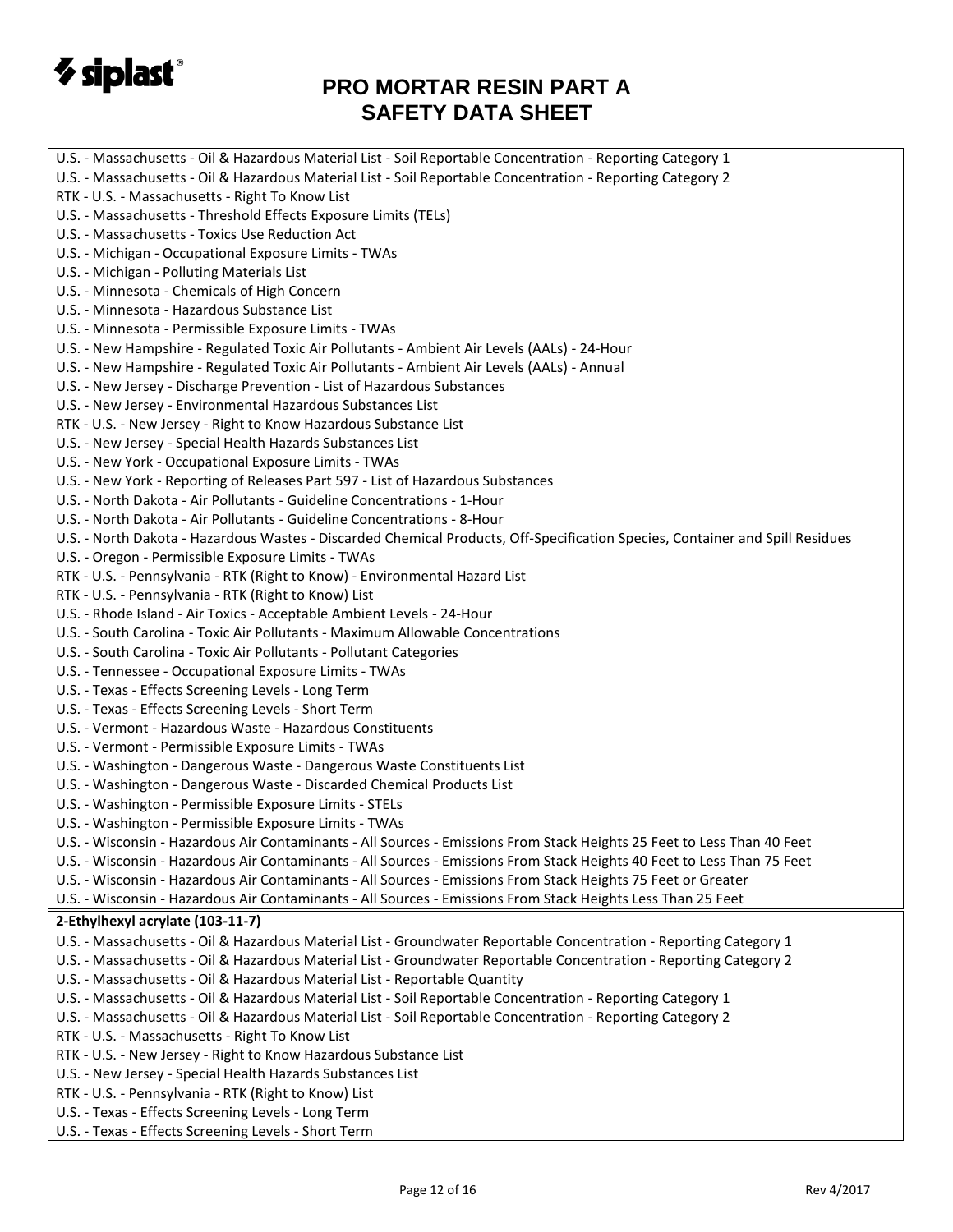

#### **Quartz (14808-60-7)** U.S. - Idaho - Non-Carcinogenic Toxic Air Pollutants - Acceptable Ambient Concentrations U.S. - Idaho - Non-Carcinogenic Toxic Air Pollutants - Emission Levels (ELs) U.S. - Idaho - Occupational Exposure Limits - Mineral Dusts U.S. - Illinois - Toxic Air Contaminant Carcinogens U.S. - Illinois - Toxic Air Contaminants U.S. - Maine - Chemicals of High Concern RTK - U.S. - Massachusetts - Right To Know List U.S. - Michigan - Occupational Exposure Limits - TWAs U.S. - Minnesota - Chemicals of High Concern U.S. - Minnesota - Hazardous Substance List U.S. - Minnesota - Permissible Exposure Limits - TWAs U.S. - New Hampshire - Regulated Toxic Air Pollutants - Ambient Air Levels (AALs) - 24-Hour U.S. - New Hampshire - Regulated Toxic Air Pollutants - Ambient Air Levels (AALs) - Annual RTK - U.S. - New Jersey - Right to Know Hazardous Substance List U.S. - New Jersey - Special Health Hazards Substances List U.S. - New York - Occupational Exposure Limits - Mineral Dusts U.S. - New York - Occupational Exposure Limits - TWAs U.S. - Oregon - Permissible Exposure Limits - Mineral Dusts RTK - U.S. - Pennsylvania - RTK (Right to Know) List U.S. - Tennessee - Occupational Exposure Limits - TWAs U.S. - Texas - Effects Screening Levels - Long Term U.S. - Texas - Effects Screening Levels - Short Term U.S. - Vermont - Permissible Exposure Limits - TWAs U.S. - Washington - Permissible Exposure Limits - STELs U.S. - Washington - Permissible Exposure Limits - TWAs **Titanium dioxide (13463-67-7)** U.S. - Connecticut - Hazardous Air Pollutants - HLVs (30 min) U.S. - Connecticut - Hazardous Air Pollutants - HLVs (8 hr) U.S. - Idaho - Occupational Exposure Limits - TWAs U.S. - Illinois - Toxic Air Contaminant Carcinogens RTK - U.S. - Massachusetts - Right To Know List U.S. - Michigan - Occupational Exposure Limits - TWAs U.S. - Minnesota - Chemicals of High Concern U.S. - Minnesota - Hazardous Substance List U.S. - Minnesota - Permissible Exposure Limits - TWAs U.S. - New Hampshire - Regulated Toxic Air Pollutants - Ambient Air Levels (AALs) - 24-Hour U.S. - New Hampshire - Regulated Toxic Air Pollutants - Ambient Air Levels (AALs) - Annual RTK - U.S. - New Jersey - Right to Know Hazardous Substance List U.S. - New York - Occupational Exposure Limits - TWAs U.S. - North Dakota - Air Pollutants - Guideline Concentrations - 8-Hour U.S. - Oregon - Permissible Exposure Limits - TWAs RTK - U.S. - Pennsylvania - RTK (Right to Know) List U.S. - Tennessee - Occupational Exposure Limits - TWAs U.S. - Texas - Effects Screening Levels - Long Term U.S. - Texas - Effects Screening Levels - Short Term U.S. - Vermont - Permissible Exposure Limits - TWAs U.S. - Washington - Permissible Exposure Limits - STELs U.S. - Washington - Permissible Exposure Limits - TWAs

#### **Naphtha, petroleum, hydrodesulfurized heavy (64742-82-1)**

U.S. - Maine - Chemicals of High Concern

U.S. - Minnesota - Chemicals of High Concern

U.S. - Minnesota - Chemicals of High Concern - Persistent Bioaccumulative Toxins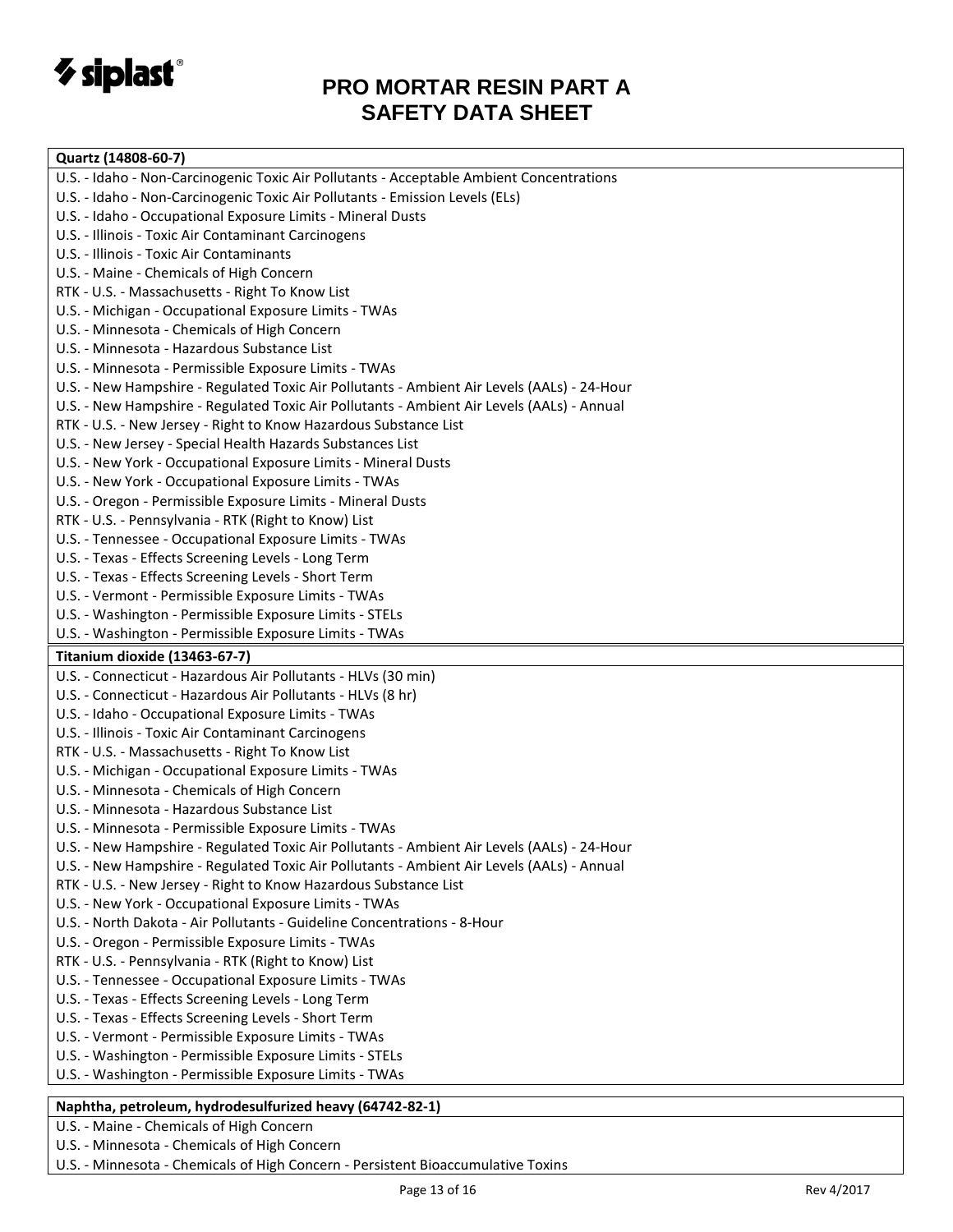

| U.S. - Texas - Effects Screening Levels - Long Term                                    |                                                                                                                                                                                     |  |
|----------------------------------------------------------------------------------------|-------------------------------------------------------------------------------------------------------------------------------------------------------------------------------------|--|
| U.S. - Texas - Effects Screening Levels - Short Term                                   |                                                                                                                                                                                     |  |
| Solvent naphtha, petroleum, light aromatic (64742-95-6)                                |                                                                                                                                                                                     |  |
| U.S. - Texas - Effects Screening Levels - Long Term                                    |                                                                                                                                                                                     |  |
| U.S. - Texas - Effects Screening Levels - Short Term                                   |                                                                                                                                                                                     |  |
| <b>Canadian Regulations</b>                                                            |                                                                                                                                                                                     |  |
| <b>Pro Mortar Resin Part A</b>                                                         |                                                                                                                                                                                     |  |
|                                                                                        |                                                                                                                                                                                     |  |
|                                                                                        |                                                                                                                                                                                     |  |
| <b>WHMIS Classification</b>                                                            | Class B Division 2 - Flammable Liquid                                                                                                                                               |  |
|                                                                                        | Class D Division 2 Subdivision A - Very toxic material causing other toxic effects                                                                                                  |  |
|                                                                                        | Class D Division 2 Subdivision B - Toxic material causing other toxic effects                                                                                                       |  |
|                                                                                        |                                                                                                                                                                                     |  |
|                                                                                        | 2-Propanol, 1,1'-[(4-methylphenyl)imino]bis- (38668-48-3)                                                                                                                           |  |
| Listed on the Canadian DSL (Domestic Substances List)                                  |                                                                                                                                                                                     |  |
| <b>WHMIS Classification</b>                                                            | Class D Division 1 Subdivision A - Very toxic material causing immediate and serious toxic effects<br>Class D Division 2 Subdivision B - Toxic material causing other toxic effects |  |
| Methyl methacrylate (80-62-6)                                                          |                                                                                                                                                                                     |  |
| Listed on the Canadian DSL (Domestic Substances List)                                  |                                                                                                                                                                                     |  |
| Listed on the Canadian IDL (Ingredient Disclosure List)                                |                                                                                                                                                                                     |  |
| <b>IDL Concentration 1%</b>                                                            |                                                                                                                                                                                     |  |
| <b>WHMIS Classification</b>                                                            | Class B Division 2 - Flammable Liquid                                                                                                                                               |  |
|                                                                                        | Class D Division 2 Subdivision B - Toxic material causing other toxic effects                                                                                                       |  |
|                                                                                        | Class D Division 2 Subdivision A - Very toxic material causing other toxic effects                                                                                                  |  |
| 2-Ethylhexyl acrylate (103-11-7)                                                       |                                                                                                                                                                                     |  |
| Listed on the Canadian DSL (Domestic Substances List)                                  |                                                                                                                                                                                     |  |
| Listed on the Canadian IDL (Ingredient Disclosure List)                                |                                                                                                                                                                                     |  |
| <b>IDL Concentration 1%</b>                                                            |                                                                                                                                                                                     |  |
| <b>WHMIS Classification</b>                                                            | Class B Division 3 - Combustible Liquid                                                                                                                                             |  |
|                                                                                        | Class D Division 2 Subdivision B - Toxic material causing other toxic effects                                                                                                       |  |
| Quartz (14808-60-7)                                                                    |                                                                                                                                                                                     |  |
|                                                                                        |                                                                                                                                                                                     |  |
| Listed on the Canadian DSL (Domestic Substances List)                                  |                                                                                                                                                                                     |  |
| Listed on the Canadian IDL (Ingredient Disclosure List)<br><b>IDL Concentration 1%</b> |                                                                                                                                                                                     |  |
| <b>WHMIS Classification</b>                                                            | Class D Division 2 Subdivision A - Very toxic material causing other toxic effects                                                                                                  |  |
| Titanium dioxide (13463-67-7)                                                          |                                                                                                                                                                                     |  |
| Listed on the Canadian DSL (Domestic Substances List)                                  |                                                                                                                                                                                     |  |
| <b>WHMIS Classification</b>                                                            | Class D Division 2 Subdivision A - Very toxic material causing other toxic effects                                                                                                  |  |
|                                                                                        |                                                                                                                                                                                     |  |
|                                                                                        | Naphtha, petroleum, hydrodesulfurized heavy (64742-82-1)                                                                                                                            |  |
| Listed on the Canadian DSL (Domestic Substances List)                                  |                                                                                                                                                                                     |  |
| <b>WHMIS Classification</b>                                                            | Class D Division 2 Subdivision A - Very toxic material causing other toxic effects                                                                                                  |  |
|                                                                                        | Class D Division 2 Subdivision B - Toxic material causing other toxic effects                                                                                                       |  |
|                                                                                        | Class B Division 2 - Flammable Liquid                                                                                                                                               |  |
| Solvent naphtha, petroleum, light aromatic (64742-95-6)                                |                                                                                                                                                                                     |  |
| Listed on the Canadian DSL (Domestic Substances List)                                  |                                                                                                                                                                                     |  |
|                                                                                        |                                                                                                                                                                                     |  |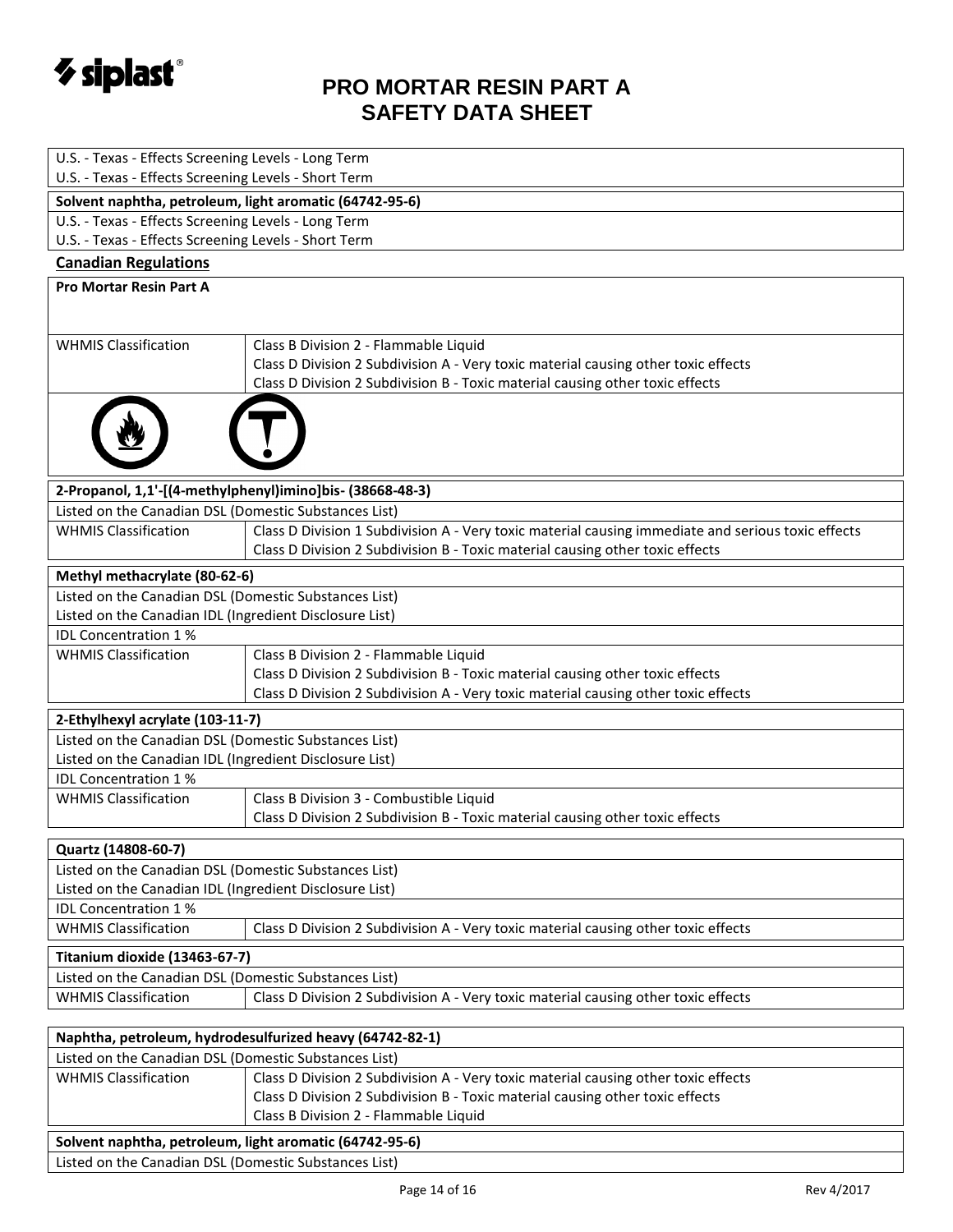

|                                                 | <b>WHMIS Classification</b>                                                                                                                 |  | Class B Division 3 - Combustible Liquid                                                                                          |  |
|-------------------------------------------------|---------------------------------------------------------------------------------------------------------------------------------------------|--|----------------------------------------------------------------------------------------------------------------------------------|--|
|                                                 |                                                                                                                                             |  | Class D Division 2 Subdivision B - Toxic material causing other toxic effects                                                    |  |
|                                                 | Fatty acids, C18, unsaturated, dimers, reaction products with N,N-dimethyl-1,3-propanediamine and 1,3-propanediamine<br>$(162627 - 17 - 0)$ |  |                                                                                                                                  |  |
|                                                 | <b>WHMIS Classification</b><br>Class D Division 2 Subdivision B - Toxic material causing other toxic effects                                |  |                                                                                                                                  |  |
|                                                 |                                                                                                                                             |  | This product has been classified in accordance with the hazard criteria of the Controlled Products Regulations (CPR) and the SDS |  |
|                                                 | contains all of the information required by CPR.                                                                                            |  |                                                                                                                                  |  |
|                                                 |                                                                                                                                             |  | SECTION 16: OTHER INFORMATION, INCLUDING DATE OF PREPARATION OR LAST REVISION                                                    |  |
|                                                 | <b>Revision Date</b>                                                                                                                        |  | : 04/14/2015                                                                                                                     |  |
|                                                 | <b>Other Information</b>                                                                                                                    |  | : This document has been prepared in accordance with the SDS requirements of the OSHA                                            |  |
| Hazard Communication Standard 29 CFR 1910.1200. |                                                                                                                                             |  |                                                                                                                                  |  |
|                                                 | <b>GHS Full Text Phrases:</b>                                                                                                               |  |                                                                                                                                  |  |
|                                                 | Acute Tox. 3 (Oral)                                                                                                                         |  | Acute toxicity (oral) Category 3                                                                                                 |  |
|                                                 | Acute Tox. 4 (Dermal)                                                                                                                       |  | Acute toxicity (dermal) Category 4                                                                                               |  |
|                                                 | Acute Tox. 4                                                                                                                                |  | Acute toxicity (inhalation: vapour) Category 4                                                                                   |  |
|                                                 | (Inhalation:vapour)                                                                                                                         |  |                                                                                                                                  |  |
|                                                 | Acute Tox. 4 (Oral)                                                                                                                         |  | Acute toxicity (oral) Category 4                                                                                                 |  |
|                                                 | Aquatic Acute 1                                                                                                                             |  | Hazardous to the aquatic environment - Acute Hazard Category 1                                                                   |  |
|                                                 | <b>Aquatic Acute 2</b>                                                                                                                      |  | Hazardous to the aquatic environment - Acute Hazard Category 2                                                                   |  |
|                                                 | Aquatic Acute 3                                                                                                                             |  | Hazardous to the aquatic environment - Acute Hazard Category 3                                                                   |  |
|                                                 | Aquatic Chronic 1                                                                                                                           |  | Hazardous to the aquatic environment - Chronic Hazard Category 1                                                                 |  |
|                                                 | <b>Aquatic Chronic 2</b>                                                                                                                    |  | Hazardous to the aquatic environment - Chronic Hazard Category 2                                                                 |  |
|                                                 | <b>Aquatic Chronic 3</b>                                                                                                                    |  | Hazardous to the aquatic environment - Chronic Hazard Category 3                                                                 |  |
|                                                 | Asp. Tox. 1                                                                                                                                 |  | Aspiration hazard Category 1                                                                                                     |  |
|                                                 | Carc. 1A                                                                                                                                    |  | Carcinogenicity Category 1A                                                                                                      |  |
|                                                 | Carc. 1B                                                                                                                                    |  | Carcinogenicity Category 1B                                                                                                      |  |
|                                                 | Carc. 2                                                                                                                                     |  | <b>Carcinogenicity Category 2</b>                                                                                                |  |
|                                                 | Comb. Dust                                                                                                                                  |  | Combustible Dust                                                                                                                 |  |
|                                                 | Eye Irrit. 2A                                                                                                                               |  | Serious eye damage/eye irritation Category 2A                                                                                    |  |
|                                                 | Eye Irrit. 2B                                                                                                                               |  | Serious eye damage/eye irritation Category 2B                                                                                    |  |
|                                                 | Flam. Liq. 1                                                                                                                                |  | Flammable liquids Category 1                                                                                                     |  |
|                                                 | Flam. Liq. 2                                                                                                                                |  | Flammable liquids Category 2                                                                                                     |  |
|                                                 | Flam. Lig. 3                                                                                                                                |  | Flammable liquids Category 3                                                                                                     |  |
|                                                 | Flam. Liq. 4                                                                                                                                |  | Flammable liquids Category 4                                                                                                     |  |
|                                                 | Muta. 1B                                                                                                                                    |  | Germ cell mutagenicity Category 1B                                                                                               |  |
|                                                 | Repr. 2                                                                                                                                     |  | Reproductive toxicity Category 2                                                                                                 |  |
|                                                 | Resp. Sens. 1                                                                                                                               |  | Respiratory sensitisation Category 1                                                                                             |  |
|                                                 | Skin Irrit. 2                                                                                                                               |  | Skin corrosion/irritation Category 2                                                                                             |  |
|                                                 | Skin Sens. 1                                                                                                                                |  | Skin sensitization Category 1                                                                                                    |  |
|                                                 | STOT RE 1                                                                                                                                   |  | Specific target organ toxicity (repeated exposure) Category 1                                                                    |  |
|                                                 | STOT SE 3                                                                                                                                   |  | Specific target organ toxicity (single exposure) Category 3                                                                      |  |
|                                                 | STOT SE 3                                                                                                                                   |  | Specific target organ toxicity (single exposure) Category 3                                                                      |  |
|                                                 | H224                                                                                                                                        |  | Extremely flammable liquid and vapor                                                                                             |  |
|                                                 | H225                                                                                                                                        |  | Highly flammable liquid and vapor                                                                                                |  |
|                                                 | H226                                                                                                                                        |  | Flammable liquid and vapor                                                                                                       |  |
|                                                 | H227                                                                                                                                        |  | Combustible liquid                                                                                                               |  |
|                                                 |                                                                                                                                             |  | May form combustible dust concentrations in air                                                                                  |  |
|                                                 | H301                                                                                                                                        |  | Toxic if swallowed                                                                                                               |  |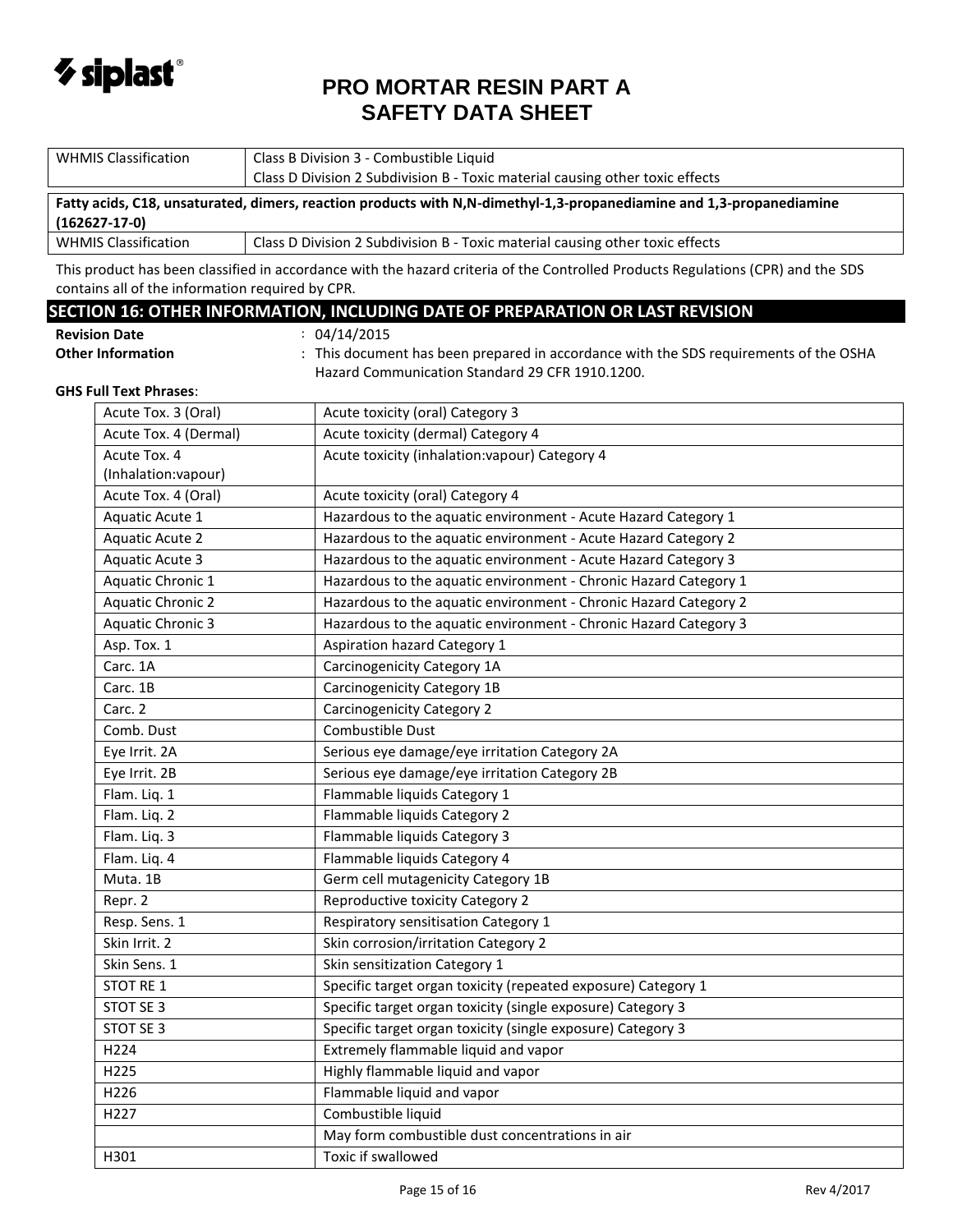

| H302             | Harmful if swallowed                                                      |
|------------------|---------------------------------------------------------------------------|
| H <sub>304</sub> | May be fatal if swallowed and enters airways                              |
| H312             | Harmful in contact with skin                                              |
| H315             | Causes skin irritation                                                    |
| H317             | May cause an allergic skin reaction                                       |
| H319             | Causes serious eye irritation                                             |
| H320             | Causes eye irritation                                                     |
| H332             | Harmful if inhaled                                                        |
| H334             | May cause allergy or asthma symptoms or breathing difficulties if inhaled |
| H335             | May cause respiratory irritation                                          |
| H336             | May cause drowsiness or dizziness                                         |
| H340             | May cause genetic defects                                                 |
| H350             | May cause cancer                                                          |
| H351             | Suspected of causing cancer                                               |
| H361             | Suspected of damaging fertility or the unborn child                       |
| H372             | Causes damage to organs through prolonged or repeated exposure            |
| H400             | Very toxic to aquatic life                                                |
| H401             | Toxic to aquatic life                                                     |
| H402             | Harmful to aquatic life                                                   |
| H410             | Very toxic to aquatic life with long lasting effects                      |
| H411             | Toxic to aquatic life with long lasting effects                           |
| H412             | Harmful to aquatic life with long lasting effects                         |
|                  |                                                                           |

**Party Responsible for the Preparation of This Document** 

Todd Franks Siplast, Inc. 1111 Highway 67 South Arkadelphia, AR 71923 870-246-8095 x 1108 ustfr@icopal.com

*This information is based on our current knowledge and is intended to describe the product for the purposes of health, safety and environmental requirements only. It should not therefore be construed as guaranteeing any specific property of the product.*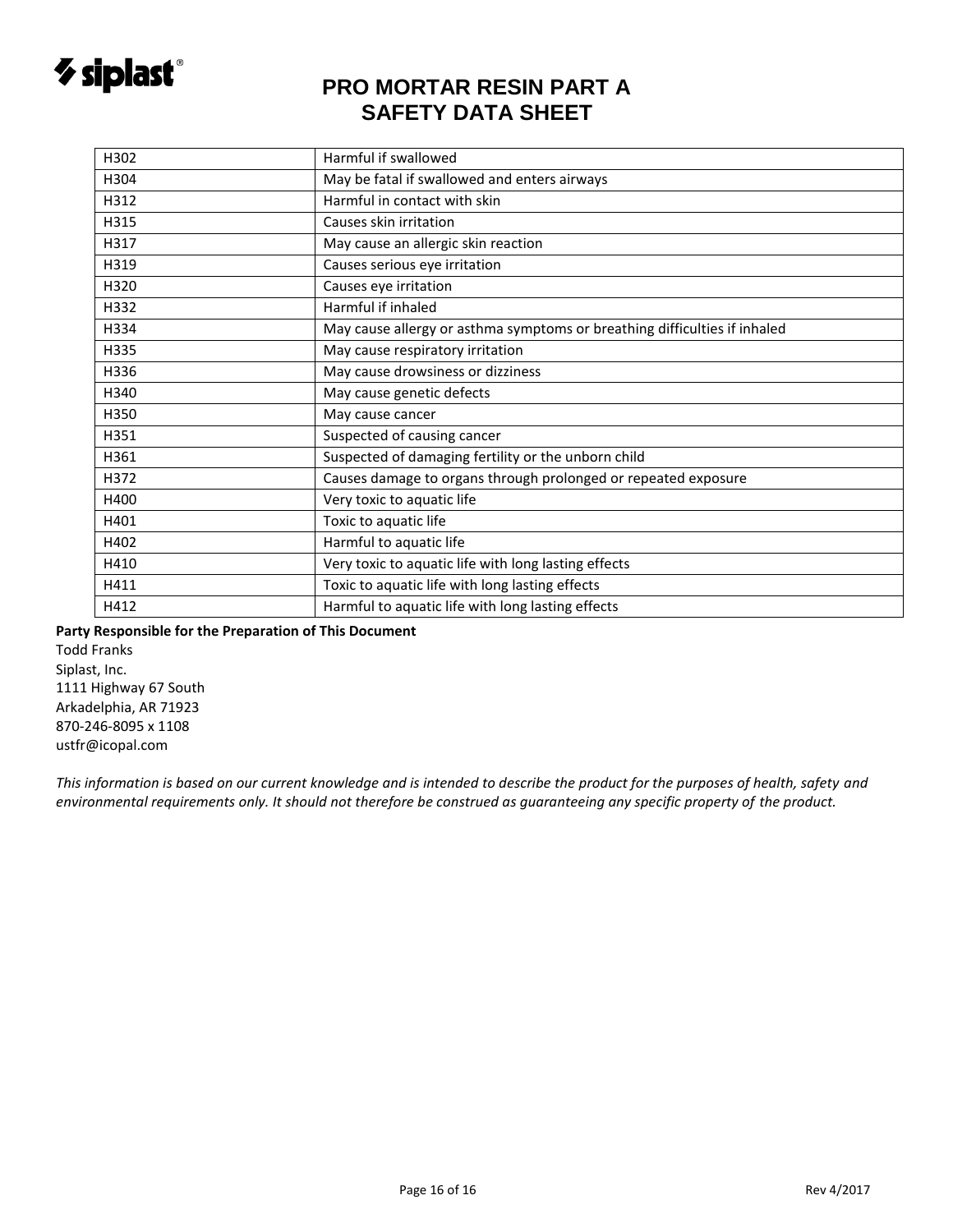

#### **Product Description:** Crystalline Silica

#### **1. IDENTIFICATION OF THE SUBSTANCE/MIXTURE, AND OF THECOMPANY/UNDERTAKING**

**1.1 Identification of the substance or preparation** Product identifiers: Silica Sand, Quartz, Novaculite, Silicon Dioxide, Silica Flour.

#### **1.2 Other means of identification** Odorless, abrasive (hard), white, gray, or tan granular powder.

#### **1.3 Recommended use and restrictions on use**

Main applications of silica (non-exhaustive list): glass Ingredient, silica chemical processing, foundry sand, refractory ingredient, filler for resins, composites, artificial stone, textured coatings, glues and mortars.

#### **DO NOT USE THIS PRODUCT FOR SANDBLASTING.**

#### **1.4 Supplier**

| Company Name: | Siplast             | Emergency number: 800-424-9300  |
|---------------|---------------------|---------------------------------|
| Address:      | 1000 Rochelle Blvd. | Information number:800-922-8800 |
|               | Irving, $TX$ 75062  | Prepared: April 3, 2017         |

#### **2. HAZARDS IDENTIFICATION**

- **2.1 Classification in accordance with 29 CFR§1910.1200(d)** STOT RE 1; Carcinogen 1A
- **2.2 Signal word, hazard statements, symbol and precautionary statements** Danger Causes damage to lungs, kidneys, through prolonged or repeated exposure. May cause cancer by prolonged or repeated inhalation.



Do not breathe dust. Wash hands thoroughly after handling. Do not eat, drink or smoke when using this product. Obtain special instructions before use. Do not handle until all safety instructions have been read and understood. Wear eye and respiratory protection. If exposed or concerned: Get medical attention. Store locked up. Dispose of contents in accordance with local, regional and national regulations.

#### **2.3 Hazards not otherwise classified**

Increased risk of systemic autoimmune disease (scleroderma, rheumatoid arthritis, and systemic lupus erythematosus) through prolonged or repeated inhalation. Increased risk of tuberculosis through prolonged or repeated inhalation. Smoking increases the risk of lung function impairment and chronic obstructive pulmonary disease COPD through prolonged or repeated inhalation.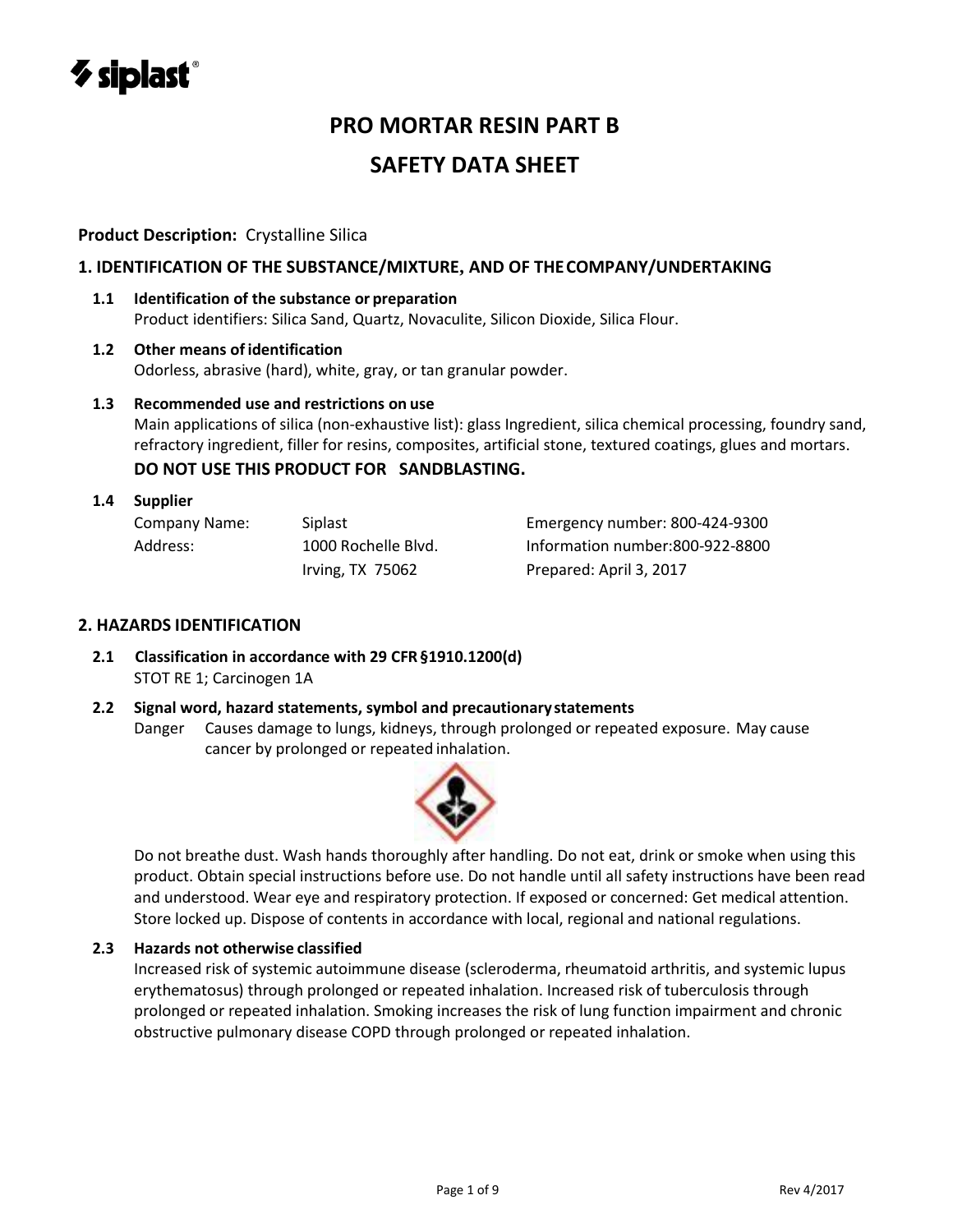

#### **3. COMPOSITION/INFORMATION ON INGREDIENTS**

#### **3.1 Chemical name and composition**

| Component                | <b>CAS Number</b> | <b>EINECS Number</b> | Percent       |
|--------------------------|-------------------|----------------------|---------------|
| Silicon dioxide (quartz) | 14808-60-7        | 238-878-4            | $98.7 - 99.9$ |
| Aluminum Oxide           | 1344-28-1         | 215-691-6            | <1.1          |
| Iron Oxide               | 1309-37-1         | 215-168-2            | < 0.1         |
| <b>Titanium Oxide</b>    | 13463-67-7        | 236-675-5            | < 0.1         |
|                          |                   |                      |               |

#### **3.2 Common name and synonyms**

Silica, SiO<sub>2</sub>, quartz, crystalline silica, Novaculite, cryptocrystalline quartz, microcrystalline quartz, sand, chert, flint, tripoli.

**3.3 Impurities which are themselves classified and which contribute to the classification of theproduct** Contains 1% or greater respirable crystalline silica which is classified as STOT RE 1

#### **4. FIRST AID MEASURES**

#### **4.1 Eye Exposure**

Not classified as an eye irritant. May cause physical abrasion if it gets in eyes. If in eyes: Rinse cautiously with water for several minutes. Remove contact lenses, if present and easy to do. Continue rinsing.

# **4.2 Skin Exposure**

Not applicable.

#### **4.3 Inhalation** If exposed or concerned: Get medical attention.

#### **4.4 Ingestion**

Not applicable.

- **4.5 Most important symptoms/effects, acute and delayed** Dry chronic cough, sputum production, shortness of breath, wheezing, and reduced pulmonary function.
- **4.6 Indication of immediate medical attention and special treatment needed.** Symptoms of pulmonary impairment, such as shortness of breath, coughing, and wheezing.

#### **5. FIRE-FIGHTING MEASURES**

#### **5.1 Suitable extinguishing media** Noncombustible and compatible with all extinguishing media.

- **5.2 Specific hazards arising from the chemical** Noncombustible. Thermal decomposition will not occur.
- **5.3 Special protective equipment and precautions forfire-fighters** Wear respiratory protection where airborne dust occurs.

#### **6. ACCIDENTAL RELEASE MEASURES**

**6.1 Personal precautions, protective equipment, and emergencyprocedures** Avoid generating airborne dust. Wear respiratory protection where airborne dust occurs. Keep unnecessary people away; isolate hazard area and deny entry.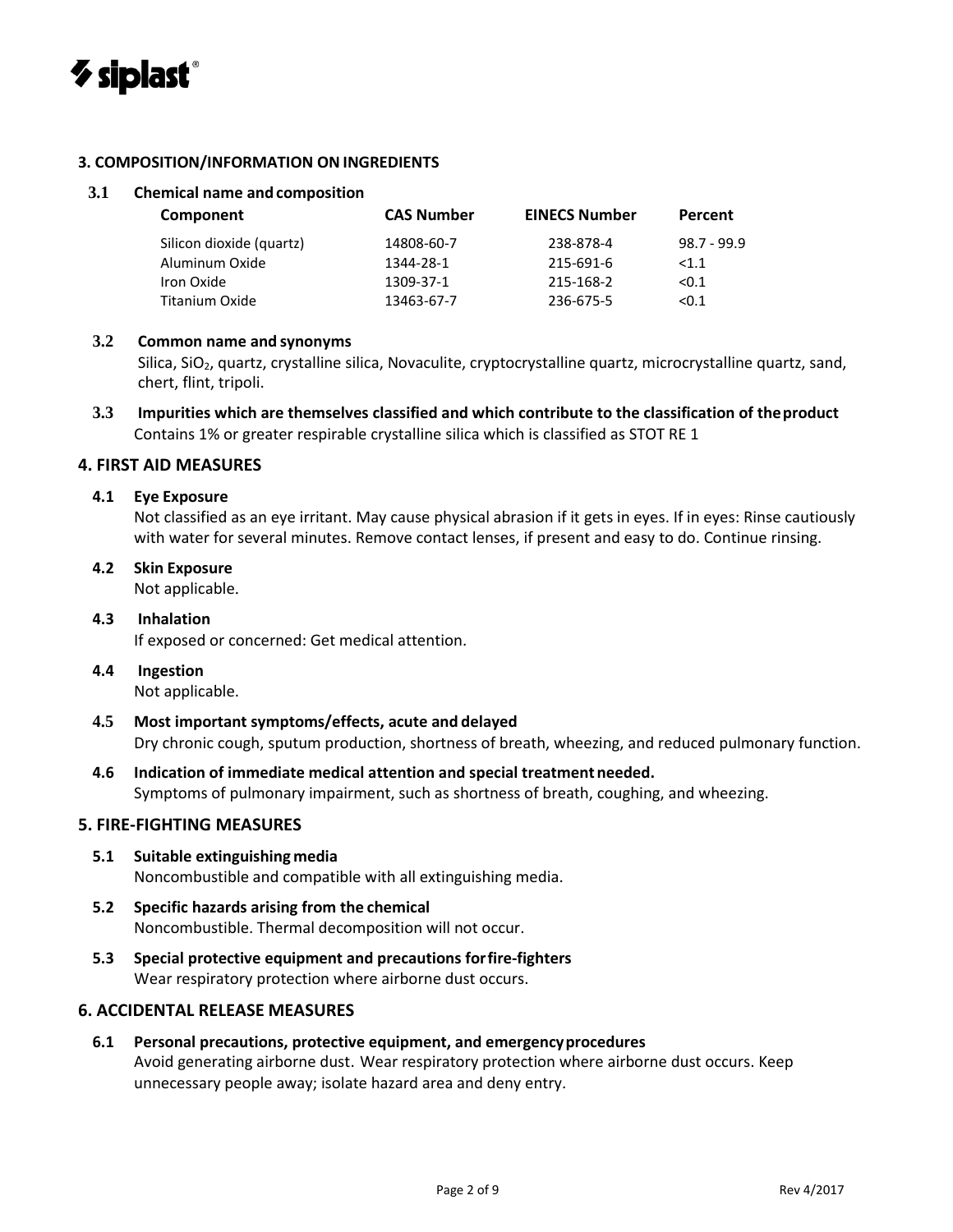

#### **6.2 Methods and materials for containment and cleaningup.**

Do not dry sweep or use compressed air. Use water spraying, or a ventilated or HEPA filtered vacuum cleaning system.

#### **7. HANDLING ANDSTORAGE**

#### **7.1 Precautions for safe Handling**

Do not breathe dust. Obtain special instructions before use. Do not handle until all safety instructions have been read and understood. Wear eye and respiratory protection. Avoid airborne dust generation.

Use appropriate exhaust ventilation at places where airborne dust is generated, including during loading and unloading. Do not rely on your sight to determine if dust is in the air. Respirable crystalline silica dust may be invisible in the air. Handle packaged products carefully to prevent accidental bursting. Maintain and test ventilation and dust collection equipment. Use all available work practices to control dust exposures, such as water sprays. Practice good housekeeping. Do not permit dust to collect on walls, floors, sills, ledges, machinery, or equipment. Exposures to respirable crystalline silica can occur when cutting, sawing, grinding, drilling, and crushing this material or articles that contain this material.

#### **7.2 Conditions for safe storage**

Keep containers closed and store to avoid accidental tearing, breaking, or bursting. Inert and unreactive with most chemicals. Contact with powerful oxidizing agents such as fluorine, chlorine trifluoride, and oxygen difluoride may cause fires.

#### **8. EXPOSURE CONTROLS / PERSONALPROTECTION**

#### **8.1 Exposure limits**

OSHA PEL 8-hour time weighted average for respirable quartz expressed as millions of particles per cubic foot of air, based on impinger samples counted by light-field techniques:

250

#### $($ %SiO<sub>2</sub>+5)

The percentage of crystalline silica in the formula is the amount determined from airborne samples, except in those instances in which other methods have been shown to be applicable. OSHA PEL 8-hour time weighted average for respirable quartz expressed as milligrams per cubic meter:

10 mg/m $3$ 

 $($ %SiO<sub>2</sub>+2)

Both concentration and percent quartz for the application of this limit are to be determined from the fraction passing a size-selector with the following characteristics:

| Aerodynamic diameter<br>(unit density sphere) | Percent<br>passing selector |  |
|-----------------------------------------------|-----------------------------|--|
| 2                                             | 90                          |  |
| 2.5                                           | 75                          |  |
| 3.5                                           | 50                          |  |
| 5                                             | 25                          |  |
| 10                                            |                             |  |

OSHA PEL 8-hour time weighted average for Quartz total dust expressed as milligrams per cubic meter 30 mg/m $3$ 

 $($ %SiO<sub>2</sub>+2)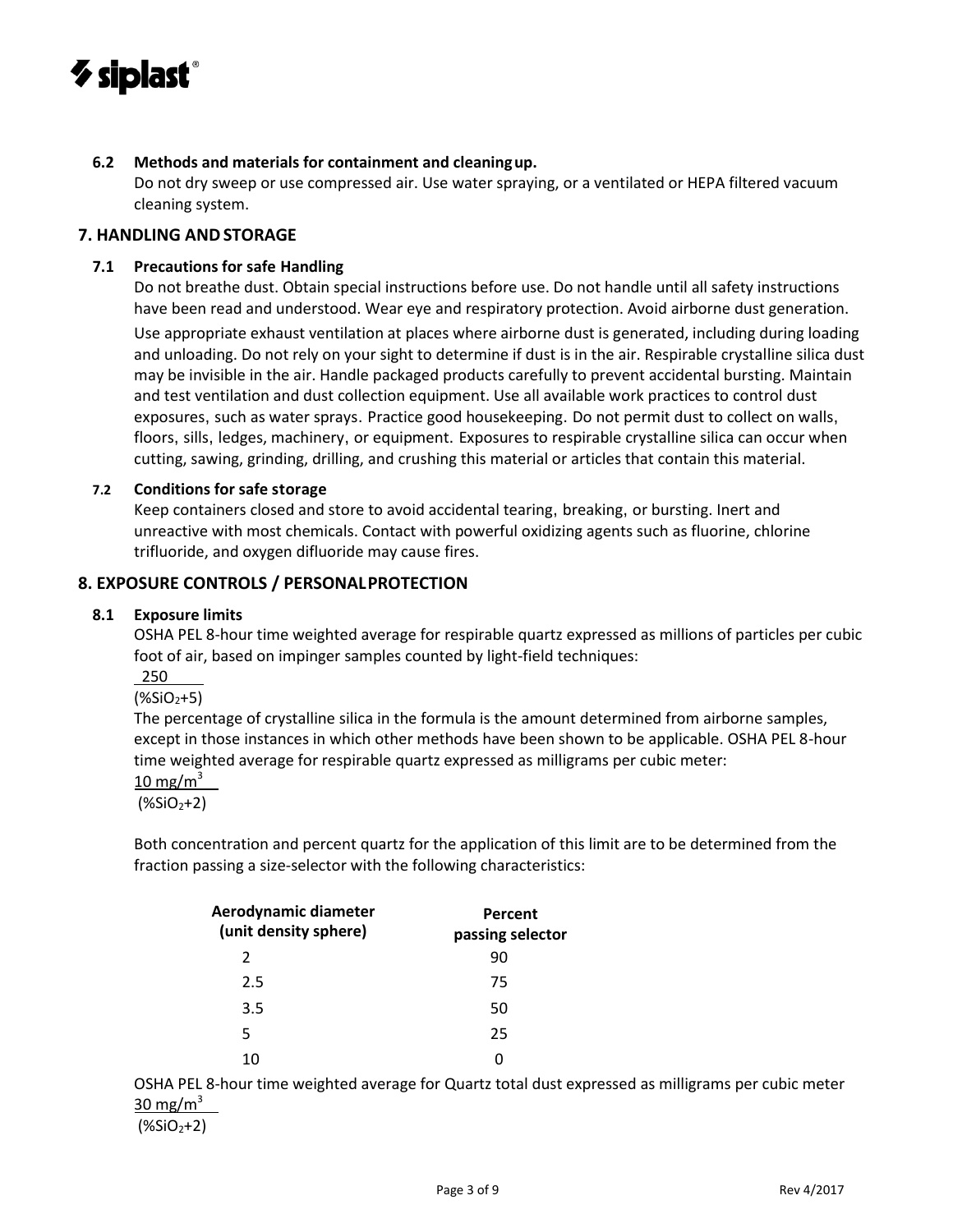

On September 12, 2013, OSHA published a preliminary quantitative risk assessment concluding that the available evidence indicates that employees exposed to respirable crystalline silica well below the current PELs are at increased risk of lung cancer mortality and silicosis.

CAL OSHA PEL 8-hour time weighted average for respirable quartz 0.1 mg/m<sup>3</sup> CAL OSHA PEL 8-hour time weighted average for quartz total dust 0.3 mg/m<sup>3</sup>

ACGIH TLV 8-hour time weighted average for respirable  $\alpha$ -quartz and cristobalite 0.025 mg/m<sup>3</sup> NIOSH REL up to 10 -hour time weighted average for respirable quartz ca 0.05 mg/m<sup>3</sup>

#### **8.2 Appropriate engineering controls**

Avoid airborne dust generation. Use process enclosures and appropriate exhaust ventilation at places where airborne dust is generated, including during loading and unloading. Apply organizational measures, e.g. by isolating personnel from dusty areas. Remove and wash soiled clothing.

#### **8.3 Individual protection measures, such as personal protective equipment**

**8.3.1 Eye / Face Protection**

Wear appropriate safety glasses with side shields or chemical goggles.

#### **8.3.2 Skin Protection**

Wear body-covering clothing. Appropriate hand protection (e.g. gloves, barrier cream) is recommended for workers who suffer from dermatitis or sensitive skin. Wash hands at the end of each work session. Remove and wash soiled clothing.

#### **8.3.3 Respiratory Protection**

When engineering and work practice controls are not feasible, while they are being implemented, or when they do not reduce silica levels below OSHA PELs, employers must provide workers with respirators. Whenever respirators are used, the employer must have a respiratory protection program that meets the requirements of OSHA's Respiratory Protection standard (29 CFR 1910.134). This program must include proper respirator selection, fit testing, medical evaluations, and training. See, OSHA's Respiratory Protection eTool, available at [www.osha.gov/SLTC/etools/respiratory/index.html](http://www.osha.gov/SLTC/etools/respiratory/index.html)

#### **9. PHYSICAL AND CHEMICALPROPERTIES**

| Appearance               | White, gray, or tan granular powder     |
|--------------------------|-----------------------------------------|
| Odor                     | <b>Odorless</b>                         |
| <b>Odor Threshold</b>    | Not applicable                          |
| pH:                      | Water dispersions are neutral; pH 6 - 8 |
| <b>Specific Gravity:</b> | $2.65$ g/cc                             |
| <b>Melting Point:</b>    | 3110°F/1710°C                           |
| <b>Freezing Point:</b>   | Not applicable                          |
| <b>Boiling Point:</b>    | 4046°F/2230°C                           |
| <b>Flashpoint:</b>       | Not applicable                          |
| <b>Flammability:</b>     | Noncombustible                          |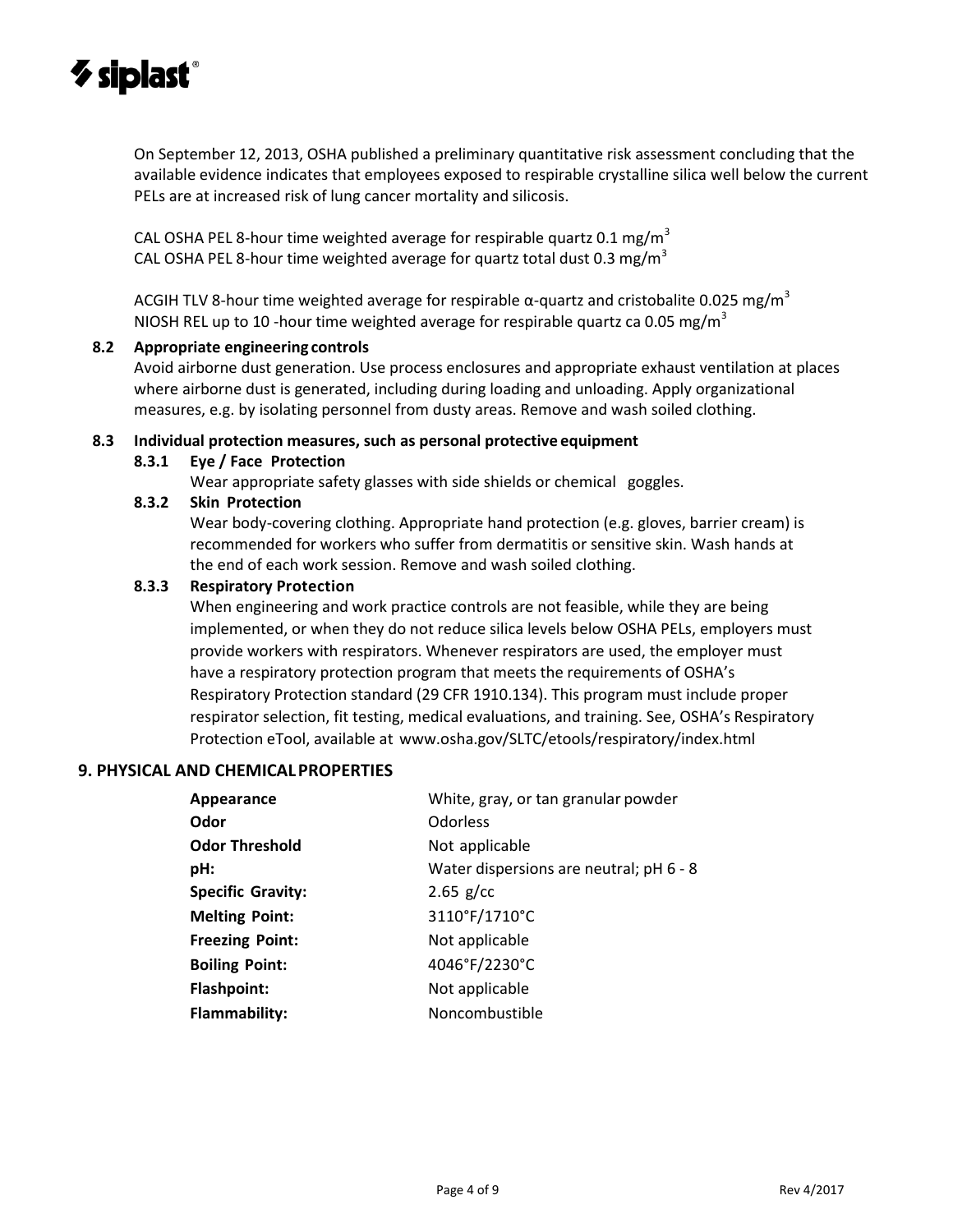# $\boldsymbol{\diamond}$  siplast $^\circ$

| <b>Flammable or Explosive</b>     |                                                                                       |
|-----------------------------------|---------------------------------------------------------------------------------------|
| Limits:                           | Not applicable                                                                        |
| <b>Vapor Pressure:</b>            | Not detectable                                                                        |
| Vapor density:                    | Not applicable                                                                        |
| <b>Relative Density:</b>          | Not applicable                                                                        |
| Solubility:                       | Dissolves in hydrofluoric acid and produces a corrosive<br>gas, silicon tetrafluoride |
| <b>Water Solubility:</b>          | Negligible                                                                            |
| <b>Partition Coefficient</b>      |                                                                                       |
| N-octanol/water:                  | Not applicable                                                                        |
| <b>Autoignition Temperature:</b>  | Not applicable                                                                        |
| <b>Decomposition Temperature:</b> | Will not decompose                                                                    |
| <b>Viscosity:</b>                 | Not applicable                                                                        |

#### **10. STABILITY AND REACTIVITY**

#### **10.1 Reactivity**

Stable and inert.

#### **10.2 Chemical Stability**

Will not decompose or react with containers or environmental materials

#### **10.3 Possibility of hazardous reactions**

Reacts only with powerful oxidizing agents such as fluorine, chlorine trifluoride, and oxygen difluoride which may cause fires. If crystalline silica (quartz) is heated to more than 870°C, it can change to tridymite crystalline silica; and if crystalline silica (quartz) is heated to more than 1470°C, it can change to cristobalite crystalline. The OSHA PEL for respirable tridymite and cristobalite is one-half of the OSHA PEL for crystalline silica (quartz).

#### **10.4 Conditions to avoid**

None.

#### **10.5 Incompatible materials**

Contact with powerful oxidizing agents such as fluorine, chlorine trifluoride and oxygen difluoride, which may cause fires.

**10.6 Hazardous Decomposition Products** None. Will not decompose.

#### **11. TOXICOLOGICAL INFORMATION**

#### **11.1 Likely routes of exposure**

The relevant route for occupational exposure is by inhalation.

#### **11.2 Symptoms related to the physical, chemical and toxicological characteristics**

Dry chronic cough, sputum production, shortness of breath, wheezing, and reduced pulmonary function.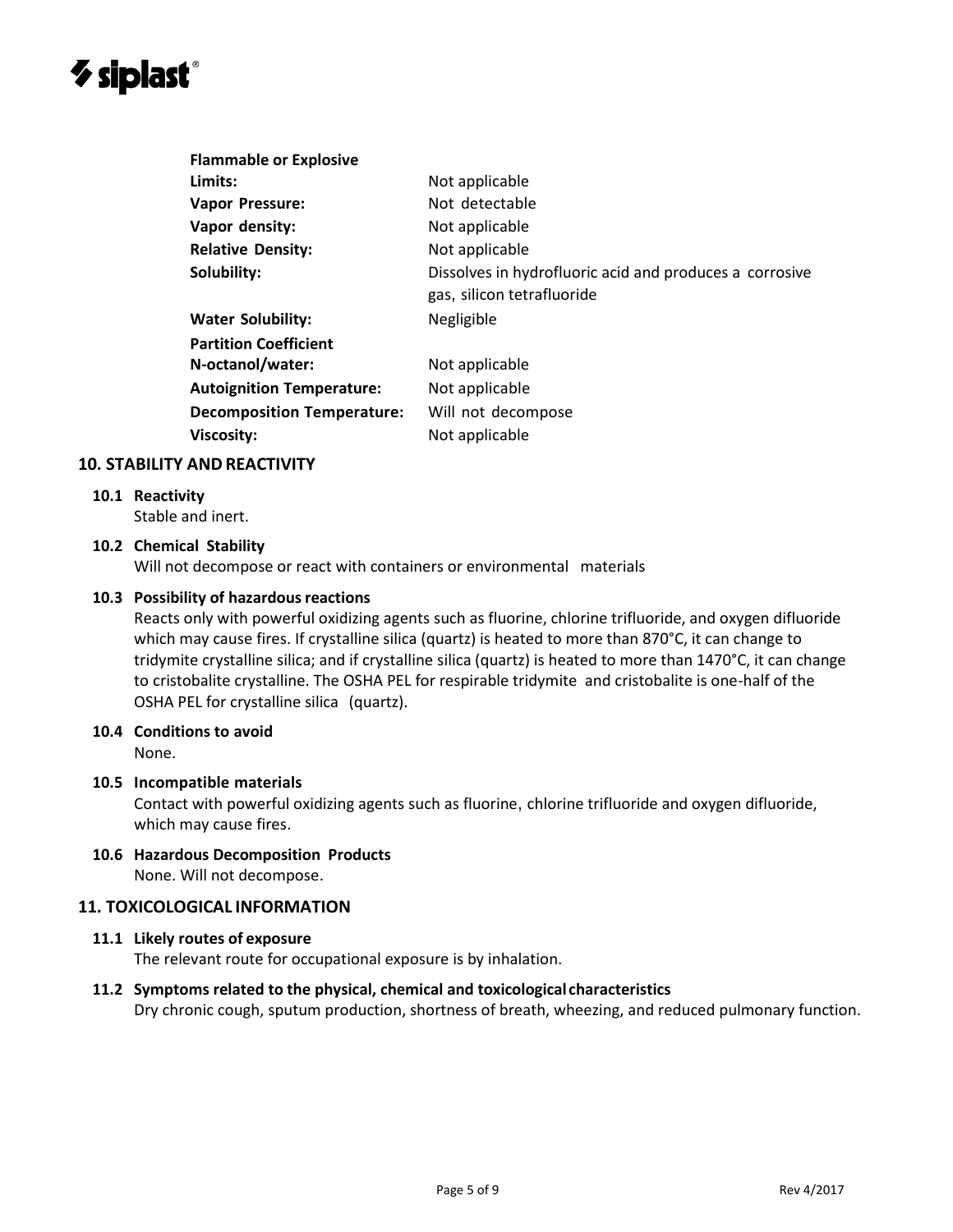

#### **11.3 Delayed and immediate effects and also chronic effects from short- and long-term exposure 11.3.1 Short-term exposure**

Acute silicosis can occur within a few weeks to months after inhalation exposure to extremely high levels of respirable crystalline silica. Acute silicosis causes decreased lung function and can result in heart disease secondary to the lung disease: heart failure and cor pumonale. Death from acute silicosis can occur within months to a few years of disease onset, and persons with acute silicosis are at high risk of contracting other lung diseases including tuberculosis, atypical mycobacterial infections, and fungal superinfections. Quantitative information on the level of exposure that causes acute silicosis is not available, but available information indicates those levels are far in excess of permissible exposure limits. Animal studies also suggest that pulmonary reactions of rats to short-duration exposure to freshly fractured silica mimic those seen in acute silicosis in humans.

Accelerated silicosis results from exposure to high levels of airborne respirable crystalline silica, and usually occurs within 2 to 10 years of initial exposure. Accelerated silicosis causes decreased lung function and can result in heart disease secondary to the lung disease. Accelerated silicosis has a rapid, severe course and persons with this condition are at high risk of contracting other lung diseases including tuberculosis, atypical mycobacterial infections, fungal superinfections, and lung cancer. Quantitative information on the level of exposure that causes accelerated silicosis is not available, but available information indicates those levels are substantially in excess of permissible exposure limits.

#### **11.3.2 Long term exposure**

Chronic silicosis generally occurs after 10 years or more of inhalation exposure to respirable crystalline silica at levels below those associated with acute and accelerated silicosis. Chronic silicosis in most cases is a slowly progressive disease resulting in decreased lung function and can result in heart disease secondary to the lung disease. Its effects are disabling and may lead to death. Persons with chronic silicosis are at high risk of contracting other lung diseases including tuberculosis, atypical mycobacterial infections, fungal superinfections, and lung cancer. On September 12, 2013, OSHA published a preliminary quantitative risk assessment concluding that the available evidence indicates that employees exposed to respirable crystalline silica well below the current PELs are at increased risk of lung cancer mortality and silicosis.

Chronic obstructive pulmonary disease, COPD, including chronic bronchitis and emphysema, occurs in silica-exposed workers, including those who do not develop silicosis. Respirable crystalline silica exposure and smoking may be synergistic for COPD, that is, there is evidence that the combined effect of exposure to respirable crystalline silica and smoking may be greater than additive.

Respirable crystalline silica is recognized by OSHA, NTP and IARC as a cause of lung cancer. Respirable crystalline silica is an independent risk factor from smoking for lung cancer. Respirable crystalline silica exposure and smoking may be synergistic for lung cancer, that is, there is some evidence that the combined effect of exposure to respirable crystalline silica and smoking may be greater than additive.

There is substantial evidence suggesting an association between exposure to inhaled respirable crystalline silica and increased risks of renal (kidney) and systemic autoimmune disease (scleroderma, rheumatoid arthritis, and systemic lupus erythematosus).

#### **11.4 Numerical measures of toxicity (such as acute toxicity estimates)**

Crystalline silica is not acutely toxic. Reliable numerical measures of chronic toxicity do not exist.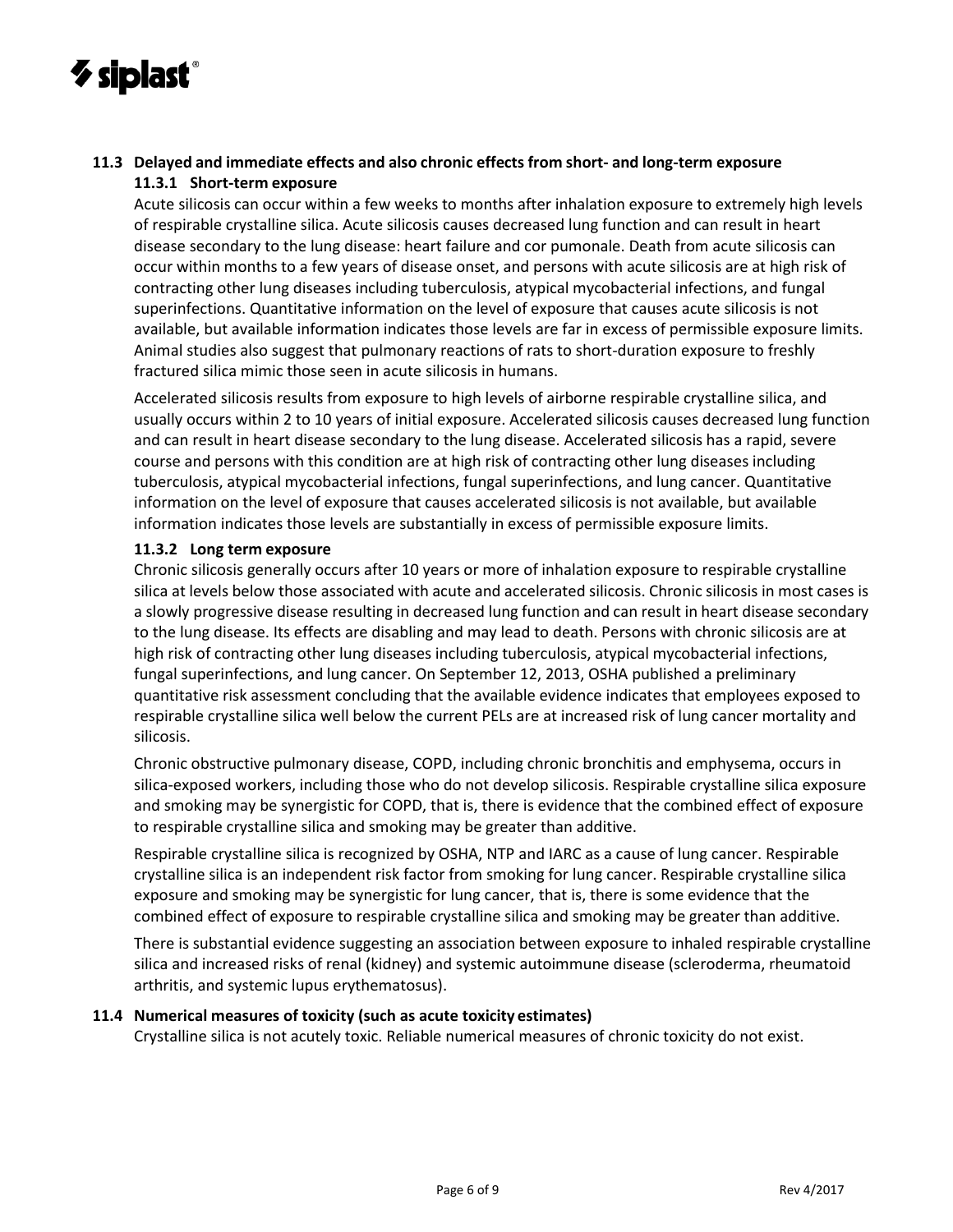

#### **12. ECOLOGICAL INFORMATION**

#### **12.1 Ecotoxicity (aquatic and terrestrial, where available**

Crystalline silica (quartz) is ubiquitous in the natural environment. It is not ecotoxic; i.e., no data exists that demonstrate or suggests that crystalline silica (quartz) is toxic to animals, microorganisms, or plants.

#### **12.2 Persistence and degradability**

Because of its low solubility and slow rate of solution, crystalline silica (quartz) is persistent except on a geologic time-scale.

#### **12.3 Bioaccumulative potential**

Does not bioaccumulate. Some plants, such as gramanae (grasses) and animals such as Demospongiae (siliceous sponges) bioaccumulate silica, but this occurs by absorption of dissolved silica from natural waters.

#### **12.4 Mobility in soil**

Immobile in soil.

### **12.5 Other adverse effects**

None.

#### **13. DISPOSALCONSIDERATIONS**

#### **13.1 Waste Disposal Method**

Disposed material is not a hazardous waste. Where possible, recycling is preferable to disposal. Dispose in accordance with local, regional and national regulations.

#### **13.2 Container Handling and Disposal**

Avoid airborne dust generation from residues in packaging, and use suitable engineering controls and personal protection measures. Store used packaging in enclosed receptacles. Dispose of containers, residues and unused contents accordance with local, regional and national regulations

#### **14. TRANSPORTATIONINFORMATION**

#### **14.1 UN number**

None. Not a regulated material for transportation purposes.

#### **14.2 UN proper shipping name**

None. Not a regulated material for transportation purposes.

#### **14.3 Transport hazard class(es)**

None. Not a regulated material for transportation purposes.

- **14.4 Packing group, if applicable** Not applicable.
- **14.5 Environmental hazards** None.
- **14.6 Transport in bulk (according to Annex II of MARPOL 73/78 and the IBCCode)** Not applicable.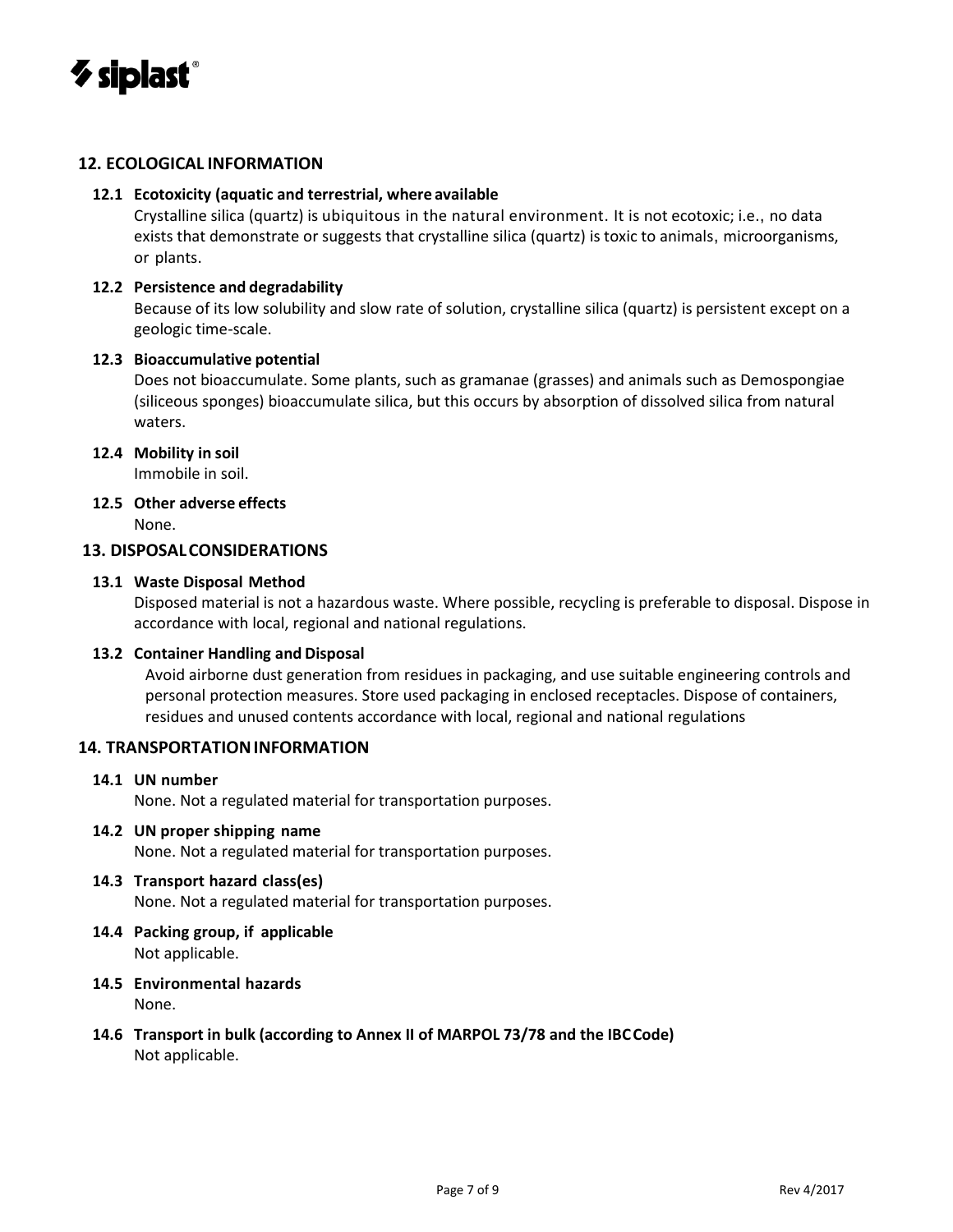

#### **15. Special precautions**

Do not breathe dust. Wash thoroughly after handling. Do not eat, drink or smoke when using this product. Avoid generating airborne dust during loading and unloading. Use suitable engineering controls and personal protection measures. Handle packaged products carefully to prevent accidental bursting.

#### **16. REGULATORY INFORMATION**

- **16.1 Toxic Substances Control Act (TSCA) status** Crystalline silica (quartz) is listed on the EPA TSCA inventory under the CAS No 14808-60-7.
- **16.2 Resource Conservation and Recovery Act (RCRA) status** Disposed product is not a hazardous waste under RCRA.
- **16.3 Comprehensive Environmental Response, Compensation, and Liability Act (CERCLA) status** No CERCLA Reportable Quantity has been established for any ingredient in this product.
- **16.4 Emergency Planning and Community Right to Know Act (SARA Title III) s t a t u s** Not an Extremely Hazardous Substance under §302. Not a Toxic Chemical under §313. Hazard Categories under §§311/312: Acute.
- **16.5 Clean Air Act status**

This product is not processed with nor does it contain any Class I or Class II ozone depleting substances.

#### **16.6 California Proposition 65 status**

Crystalline silica (airborne particles of respirable size) is classified as a substance known to the State of California to be a carcinogen.

#### **16.7 Massachusetts Toxic Use Reduction Act status**

Silica, crystalline (respirable size, <10 microns) is "toxic" for purposes of the Massachusetts Toxic Use Reduction Act.

**16.8 Pennsylvania Worker and Community Right to Know Act status** Quartz is a hazardous substance, but it is not a special hazardous substance or an environmental hazardous substance under the Pennsylvania Worker and Community Right to Know Act.

#### **17. OTHER INFORMATION**

**17.1 NAPA 704: Standard System for the Identification of the Hazards of Materials for Emergency Response (Fire Diamond)**